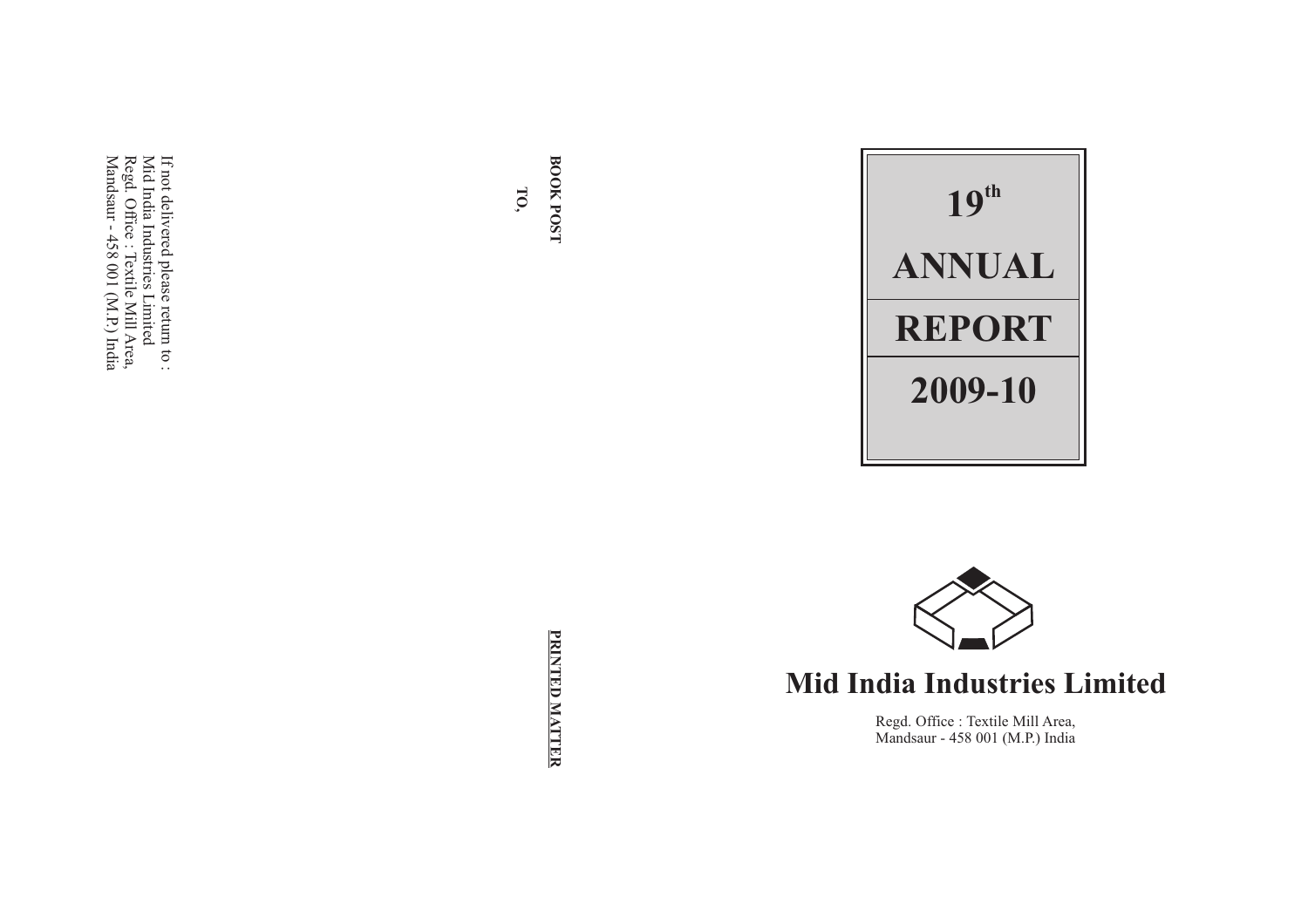|  |  |  |  |  | <b>Annual Report for the year ended 31-03-2010</b> |
|--|--|--|--|--|----------------------------------------------------|
|--|--|--|--|--|----------------------------------------------------|

## **Registered Office & Works**

Textile Mill Area Mandsaur - 458 001 (M.P.)

**Corporate Office** 2/3, New Palasia Pt. Ramnarayan Shastri Marg Indore - 452 001 (M.P.)

## **Audit Committee of the Board**

Shri Pradyumn Ganediwal, **Director**

Shri Shreeram Singh, **Director**

Shri Ajay Kumar Dubey, **Director**

Shri Aneet Jain, **Director**

Shri Pradeep Ganediwal, **Managing Director**

Shri Shreeram Singh, **Chairman** Shri Aneet Jain Shri Ajay Kumar Dubey

**Board of Directors**

#### **Share Holder's / Investor's Grievance Committee of the Board**

Shri Aneet Jain, **Chairman** Shri Shreeram Singh Shri Ajay Kumar Dubey

#### **CONTENTS**

| Notice                                |                |
|---------------------------------------|----------------|
| Director's Report                     | $\overline{2}$ |
| Management Discussion &               | 5              |
| Analysis Report                       |                |
| <b>Report on Corporate Governance</b> | 6              |
| Auditor's Report                      | 11             |
| Annexure to the Auditor's Report      | 12             |
| <b>Balance Sheet</b>                  | 14             |
| Profit & Loss Account                 | 15             |
| Schedules "1" to "22" forming         | 16             |
| part of the Accounts                  |                |
| <b>Cash Flow Statement</b>            | 27             |
| Proxy Form                            | 29             |
| Attendance Slip                       | 29             |

#### **Auditors**

M/s.Kamal Nayan Singhal & Company Chartered Accountants 55, Murai Mohalla Indore - 452 001

#### **Cost Auditor**

M/s. K.G. Goyal & Co. Cost Accountants 8, Chitragupta Nagar I, Jyoti Nagar Railway Crossing, Jaipur 302 005

#### **Registrar & Transfer Agent**

M/s. Ankit Consultancy Pvt. Ltd., (Unit : Mid India Industries Ltd.) 4-A, Rajgarh Kothi 2nd Floor, Alankar Point, Indore - 452 001 (M.P.)

#### **ANNUAL GENERAL MEETING**

On Thursday, 30th September, 2010 at 11.00 a.m. at Textile Mill Area, Mandsaur (M.P.) As a measure of economy, copies of the Annual Report will not be distributed at the Annual General Meeting. Shareholders are requested to kindly bring their copies to the meeting.

## **NOTICE**

NOTICE is hereby given that the Nineteenth Annual General Meeting of MID INDIA INDUSTRIES LIMITED will be held on Thursday the 30th day of September, 2010 at Registered Office of the Company at Textile Mill Area, Near Railway Station, Mandsaur (M.P.) at 11.00 A.M. to transact the following business:

#### **ORDINARYBUSINESS:**

- 1. To receive, consider and adopt the Audited Profit & Loss Account of the Company for the year ended 31st March, 2010 and the Balance Sheet as on that date and Reports of the Directors and Auditors thereon.
- 2. To appoint a Director in place of **Shri Aneet Jain**, who retires by rotation and being eligible, offers himself for re-appointment.
- 3. To appoint a Director in place of **Shri Ajay Kumar Dubey**, who retires by rotation and being eligible, offers himself for re-appointment.
- 4. To appoint Auditors of the company to hold the office from conclusion of this Annual General Meeting until the conclusion of next Annual General Meeting and to fix their remuneration.

For and on behalf of the Board

Place : Indore (PRADEEP GANEDIWAL) Dated : 23/08/2010 Chairman

**NOTES :**

- 1. AMEMBER ENTITLED TO ATTEND AND VOTE AT THE MEETING IS ENTITLED TO APPOINT APROXYTO ATTEND AND VOTE INSTEAD OF HIMSELF AND SUCH PROXYNEED NOTBE A MEMBER OF THE COMPANY.
- 2. The Proxies in order to be effective must be deposited at the Registered Office of the Company not less than 48 hours before the commencement of the Meeting.
- 3. The Register of Members and Share Transfer Books of the Company shall remain closed from Tuesday, The 28th day of September, 2010 to Wednesday, the 29th day of September, 2010 (both days inclusive).
- 4. Members are requested to bring their copy of the Annual Report with them for meeting.

DETAILS OF DIRECTORS SEEKING APPOINTMENT/REAPPOINTMENT IN ANNUAL GENERAL MEETING FIXED FOR 30TH SEPTEMBER, 2010

| Name of Director                                                           | <b>ANEET JAIN</b>                                                                              | <b>AJAY KUMAR DUBEY</b>                                                                        |
|----------------------------------------------------------------------------|------------------------------------------------------------------------------------------------|------------------------------------------------------------------------------------------------|
| Date of Birth                                                              | 25/07/1973                                                                                     | 15/07/1957                                                                                     |
| Date of Appointment                                                        | 30/04/2002                                                                                     | 25/03/2006                                                                                     |
| Qualification                                                              | M.B.A.                                                                                         | B. Tech                                                                                        |
| Expertise in Specific Functional Area                                      | Finance                                                                                        | <b>Textile Technology</b>                                                                      |
| List of Companies in which outside<br>Directorship held*                   |                                                                                                |                                                                                                |
| Chairman/Member of the Committee of<br>Board of Directors of the Companies | Mid India Industries Limited<br>a. Audit Committee<br>b. Shareholder's Grievances<br>Committee | Mid India Industries Limited<br>a. Audit Committee<br>b. Shareholder's Grievances<br>Committee |

\* Excluding Private Limited Companies.

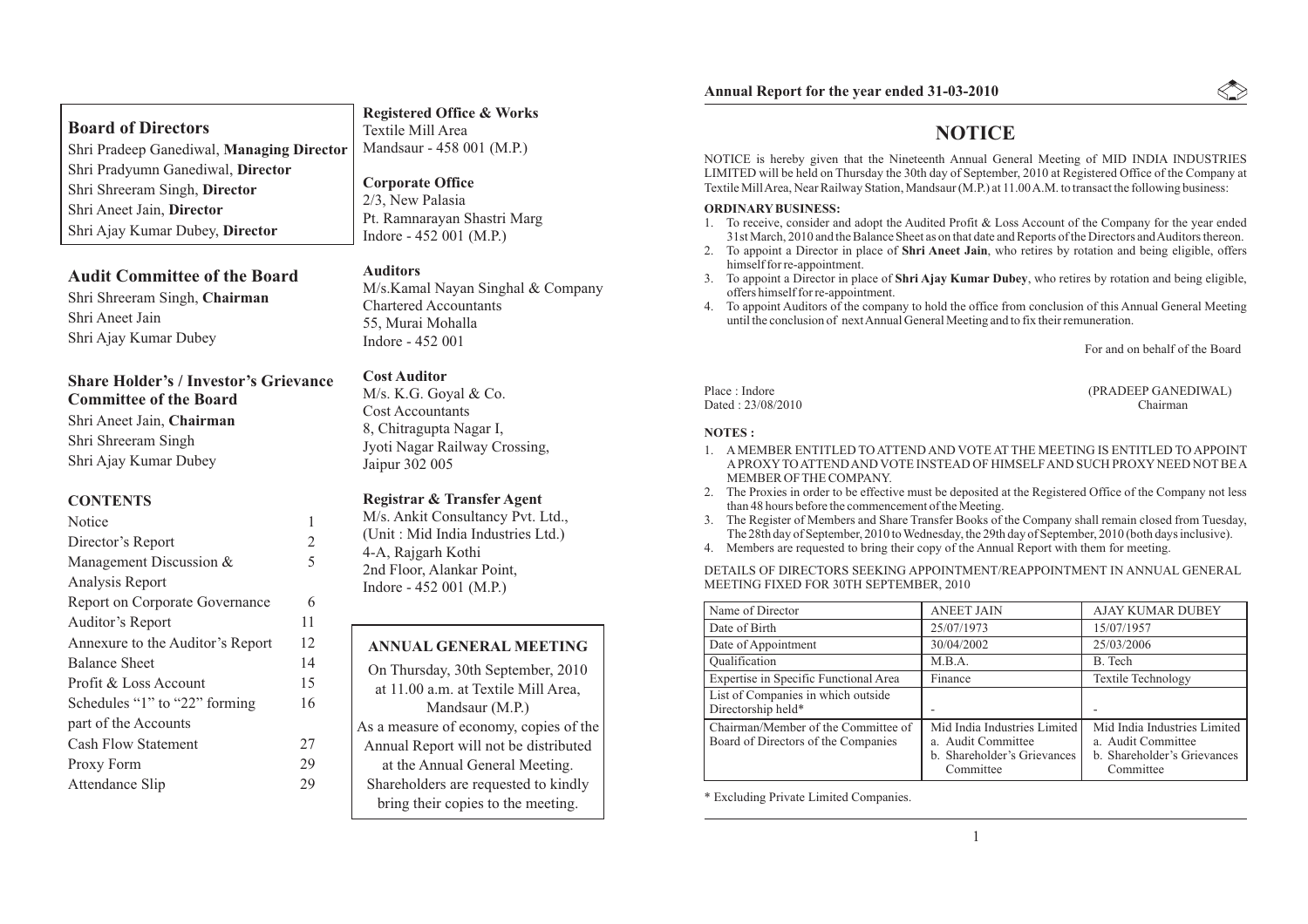## **DIRECTORS` REPORT**

Your Directors have pleasure in presenting Nineteenth Annual Report on the business and operations with Audited Statement of Accounts for the year ended 31st March, 2010.

| <b>FINANCIAL RESULTS</b>                             |                             | (Rs. in Lacs)               |  |
|------------------------------------------------------|-----------------------------|-----------------------------|--|
| <b>Particulars</b>                                   | 01/04/2009<br>to 31/03/2010 | 01/04/2008<br>to 31/03/2009 |  |
| Turnover and Other Income                            | 2582.57                     | 2338.32                     |  |
| Profit/(Loss) before Interest and Depreciation       | 105.72                      | 43.72                       |  |
| Interest                                             | 0.61                        | 0.44                        |  |
| Profit/(Loss) after Interest but before Depreciation | 105.11                      | 43.28                       |  |
| Depreciation                                         | 30.24                       | 21.84                       |  |
| Net Profit/(Loss) from Operation                     | 74.87                       | 21.43                       |  |

#### **OPERATIONS**

During the year under review the company has achieved turnover of Rs. 2558.93 lacs as compared to Rs. 2231.83 lacs in the previous year. The profit after tax stood at Rs. 74.87 lacs as compared to Rs. 21.43 lacs in the previous year.

#### **DIVIDEND**

In view of the carry forward losses of the company, the Directors regret their inability to recommend any dividend.

#### **DIRECTORS**

In accordance with provisions of Companies Act, 1956 and Company's Articles of Association Shri Aneet Jain & Shri Ajay Kumar Dubey retire by rotation and are eligible for reappointment.

## **CORPORATE GOVERNANCE**

A separate section on Corporate Governance forming part of the Director's Report and the certificate from the Company's Auditors confirming the compliance of conditions on Corporate Governance as stipulated in Clause 49 of the listing agreement is included in the Annual Report.

#### **DIRECTORS RESPONSIBILITYSTATEMENT**

Pursuant to Section 217 (2AA) of the Companies Act, 1956, your Directors state as under:

- (i) That in the preparation of Annual Accounts, the applicable accounting standards have been followed and there has been no material departure;
- (ii) That the Directors have selected such accounting policies and applied them consistently and made judgment and estimates that are reasonable and prudent so as to give a true and fair view of the state of affairs of the Company at the end to the financial year and of the loss of the Company for that period;
- (iii) That the Directors have taken proper and sufficient care for the maintenance of adequate accounting records in accordance with the provisions of this Act for safeguarding the assets of the Company and for prevention and detecting fraud and other irregularities to the best of their knowledge and ability;
- (iv) That the Directors have prepared the Annual Accounts on a going concern basis.

## **AUDITORS**

M/s Kamal Nayan Singhal & Co., Statutory auditors of the company hold office until the conclusion of the ensuing Annual General Meeting and are recommended for reappointment. The Company has received certificate from Auditor to the effect that there appointment, if made, would be within the prescribed limit under Section 224(1-B) of the Companies Act, 1956.

#### **AUDITORS OBSERVATIONS**

The observations of the Auditors as referred to in the Auditors' Report are suitably explained in the Notes to the Accounts.

#### **PARTICULARS OFEMPLOYEES**

Particulars of employees as required under Section 217(2A) of the Companies Act, 1956 read with the Companies (Particulars of Employees) Rules 1975 is not applicable as there is no employee coming under the preview of Section 217(2A) of the Act.

#### **INDUSTRIALRELATIONS**

The directors are happy to report that the company had harmonious industrial relations at all levels of organisation. It will be the endeavor of the company to continue to maintain good industrial climate.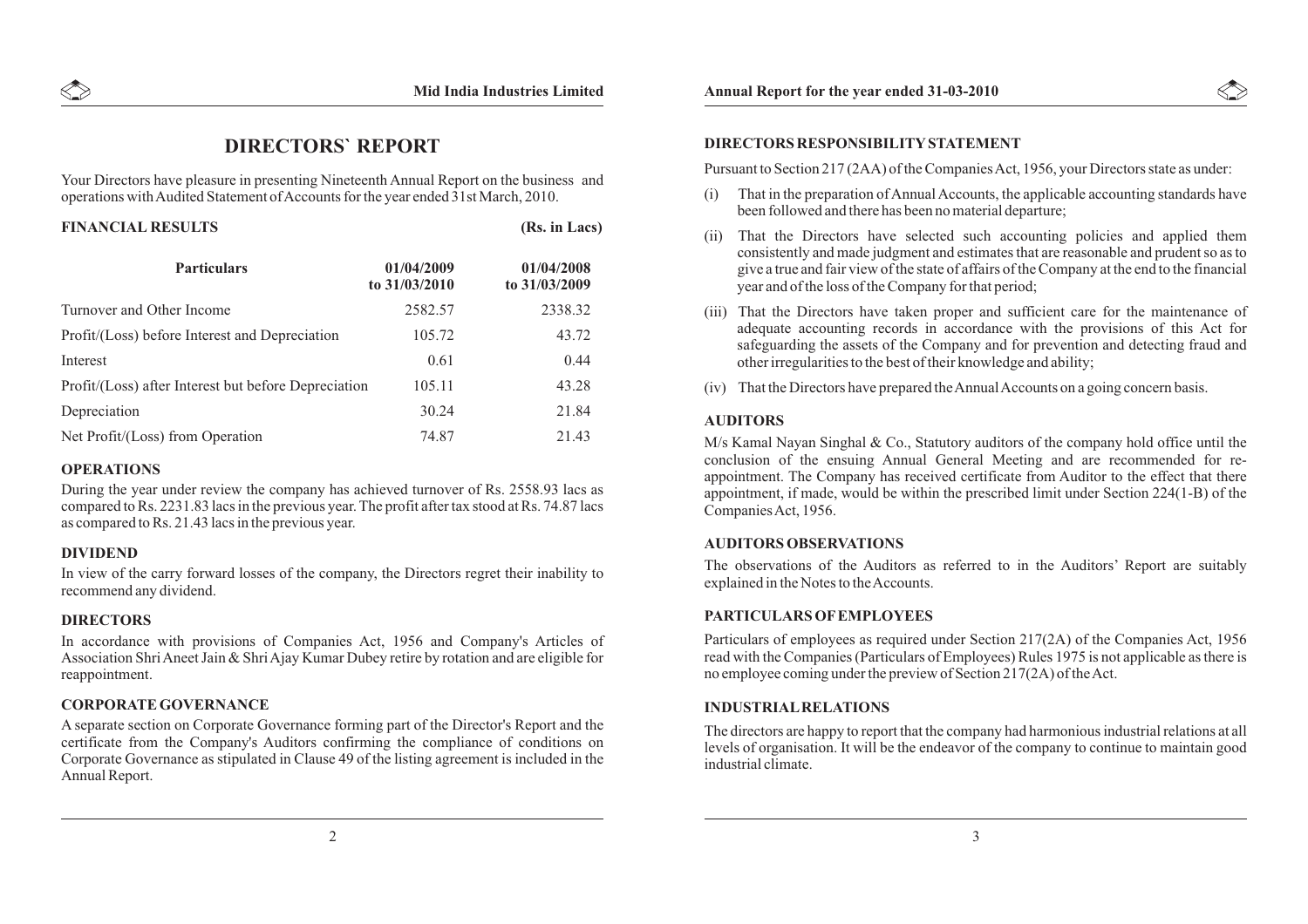

#### **CONSERVATION OF ENERGY, TECHNOLOGY ABSORPTION, FOREIGN EXCHANGE EARNINGS AND OUTGOINGS**

In term of Section 217(1)(e) of the Companies Act, 1956 and the Companies (Disclosure of particulars in the report of Board of Directors):

| <b>Particulars</b> |     |                                                  | 01/04/2009     | 01/04/2008    |
|--------------------|-----|--------------------------------------------------|----------------|---------------|
|                    |     |                                                  | to 31/03/2010  | to 31/03/2009 |
| 1.                 |     | <b>Conservation of Energy</b>                    |                |               |
|                    |     | Power & Fuel consumption:                        |                |               |
|                    |     | (a) Electricity Purchased:                       |                |               |
|                    |     | Unit (Kwh)                                       | 6578365        | 6161384       |
|                    |     | Amount (Rs.)                                     | 28698173       | 25484910      |
|                    |     | Rate per Unit (Rs./Kwh)                          | 4.36           | 4.14          |
|                    |     | (b) Consumption per Unit of Production:          |                |               |
|                    |     | Production (Kgs.)                                | 2114854        | 1969077*      |
|                    |     | Electricity (Kwh/Kg.)                            | 3.11           | 3.13          |
| 2.                 |     | <b>Technology absorption</b>                     |                |               |
|                    |     | The plant do not require any specific technology |                |               |
| 3.                 |     | Foreign Exchange earnings/outgo (Rs. in lacs)    |                |               |
|                    | (a) | Foreign Exchange earned                          |                |               |
|                    |     | Sales<br>i.)                                     | 285.15         | 118.03        |
|                    |     | ii) Other Activities                             | 114.75         | 104.75        |
|                    | (b) | Foreign Exchange Used                            |                |               |
|                    |     | Purchase of Raw Material<br>$\mathbf{i}$         | $\overline{0}$ | 7.63          |
|                    |     | ii) Stores & Spares                              | $\theta$       | 1.93          |
|                    |     |                                                  |                |               |

\* Including production of 64890 Kgs of Carded Cotton Sliver.

#### **APPRECIATION**

Your Directors would take this opportunity to place on record their profound appreciation for the pains taking efforts made by the Officers, staff and workers of the company. The directors also wish to express their sincere appreciation to valued clients, bankers, Government Departments and Shareholders for their continued support.

for and on behalf of the Board

Place: Indore (PRADEEP GANEDIWAL) Dated: 23/08/2010 Managing Director



## **MANAGEMENT DISCUSSION AND ANALYSIS REPORT**

#### **INDUSTRY STRUCTURE AND DEVELOPMENT**

The company is engaged in manufacturing and marketing of different types of Cotton Yarn. There has been growing demand of the products manufactured by your Company.

#### **HIGHLIGHTS OF PERFORMANCE**

The same has been given in the Directors Report under the heading of 'FINANCIAL RESULTS'and 'OPERATIONS'.

#### **OPPORTUNITIES AND THREATS/ RISK AND CONCERNS**

With the opening of international market of textiles  $\&$  yarn there are vast opportunities for the products of the Company. There are some threats from the global competitors.

#### **INTERNAL CONTROL SYSTEM**

The Company has proper internal control system which provides adequate safeguard and effective monitoring of the transactions.

## **HUMAN RESOURCES**

Various initiatives have been taken to enhance the skills, knowledge and competency of the employees. The industrial relations remained harmonious throughout the year.

#### **CAUTIONARY STATEMENT**

Statements in the Management Discussion and Analysis Report describing the Company's objectives, expectations or predictions may be forward looking within the meaning of applicable laws and regulations. Actual results may differ materially from those expressed or implied. Important factors that could influence the Company's operations include competition, government policies and regulations.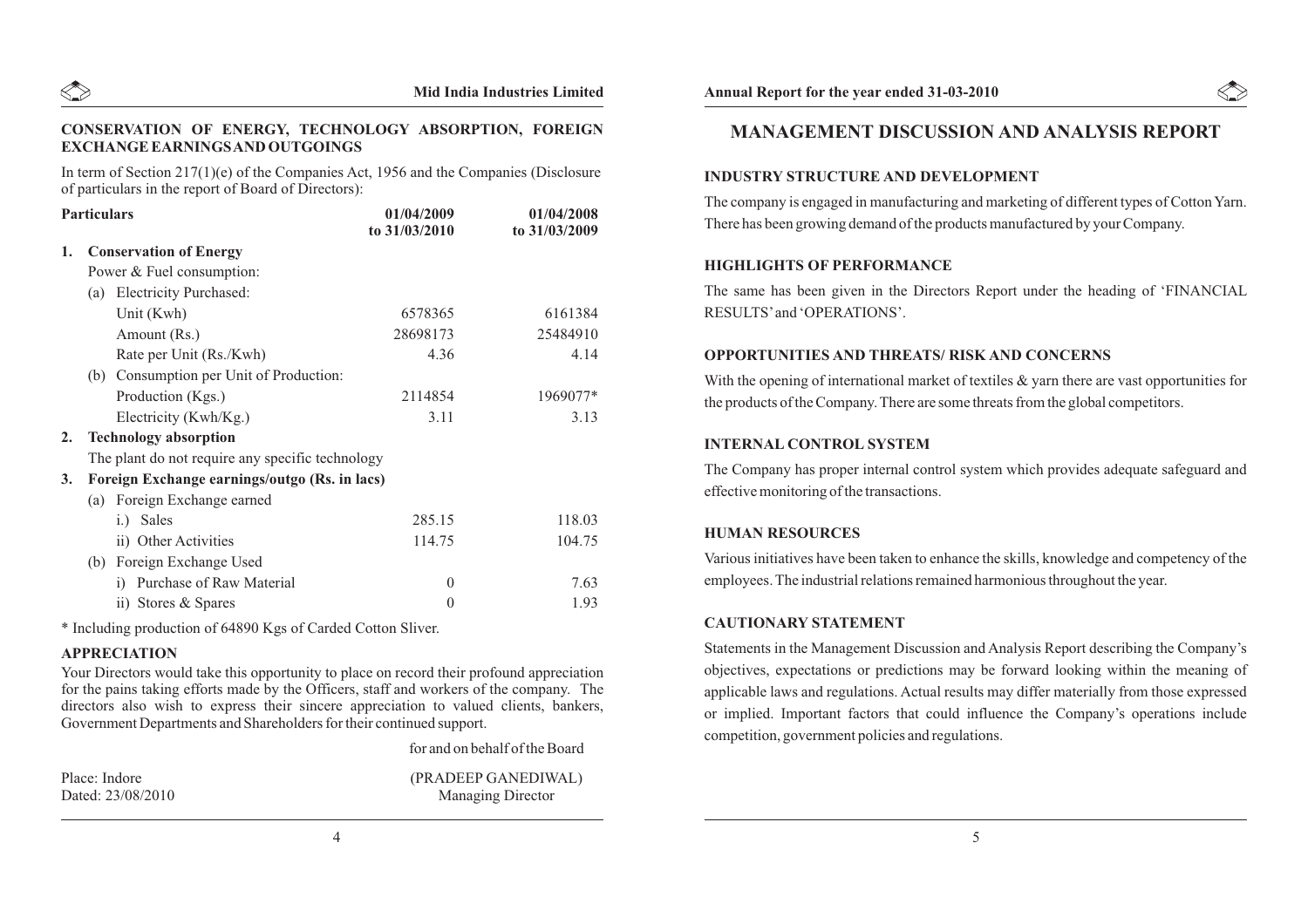## **REPORT ON CORPORATE GOVERNANCE**

The Report on Corporate Governance as required under Clause 49 of the Listing Agreement for the year ended 31st March, 2010 is set out below:

#### **1. Company's Philosophy on Corporate Governance:**

The Company views sound Corporate Governance as an integral part of its efforts to enhance shareholders' value. The Company endeavors to safeguard the interests of investors, customers, suppliers and lenders to build the confidence of the society in general.

#### **2. Board of Directors:**

During the year twelve meetings of the Board were held on 11/04/2009, 24/04/2009, 28/04/2009, 03/07/2009, 28/07/2009, 14/08/2009, 30/09/2009, 28/10/2009, 17/11/2009, 28/11/2009, 29/12/2009 and 28/01/2010.

The Particulars of Directors are as follows:-

| Name of Director        | Category of<br>Directorship<br>and Promoter | No. of<br>Meetings<br>attended | No. of<br>other<br>Directorship | Committee<br>Membership |
|-------------------------|---------------------------------------------|--------------------------------|---------------------------------|-------------------------|
| Shri Pradeep Ganediwal  | Promoter & M.D.                             |                                |                                 |                         |
| Shri Pradyumn Ganediwal | Promoter & Director                         |                                |                                 |                         |
| Shri Shreeram Singh     | Director                                    | 12                             |                                 |                         |
| Shri Aneet Jain         | Director                                    | 12.                            |                                 |                         |
| Shri Ajay Kumar Dubey   | Director                                    |                                |                                 |                         |

#### **3. Audit Committee:**

The Audit Committee consists of following Directors:-

- 1. Shri Shriram Singh Chairman
- 2. Shri Aneet Jain
- 3. Shri Ajay Kumar Dubey

All the members are independent and possess sound knowledge of finance, accounting and company law. The functions of Audit Committee are as per Company Law and Listing Agreement with Stock Exchanges. These include approving and implementing the audit procedures, review of financial reporting system, internal control procedures and risk management policies. The Committee met 4 times during the year. The attendance record of the members of Committee is as under:<br>Shri Shriram Singh

- Attended 4 meetings Shri Aneet Jain - Attended 4 meetings Shri Ajay Kumar Dubey - Attended 4 meetings

#### **4. Remuneration of Directors:**

The Company has not constituted a Remuneration Committee. The Company does not pay any remuneration to the Managing Director or any Directory of Board.

#### **5. Shareholders'/Investors' Grievances Committee:**

The Company has constituted a Shareholders/Investors' Grievance Committee. The Members

#### of the committee are as under:

- 1. Shri Aneet Jain Chairman
- 2. Shri Shriram Singh
- 3. Shri Ajay Kumar Dubey

The committee is to oversee the effective redressal of the complaints of the Shareholders/ Investors. The committee may recommend steps to be taken for further improvement in the quality of service to the investors. The Registrar & Transfer Agent has sent replies to shareholders in respect of all complaints received during the period. There was no valid request pending for transfer of shares ending as on 31-03-2010.

#### **6. General Body Meetings:**

| Year Ending | Date of A.G.M. | Location | Time       |
|-------------|----------------|----------|------------|
| 31-03-2007  | 29-09-2007     | Mandsaur | 11.00 A.M. |
| 31-03-2008  | 30-09-2008     | Mandsaur | 11.00 A.M. |
| 31-03-2009  | $30-09-2009$   | Mandsaur | 11.00 A.M. |

No special resolutions were passed through postal ballot in the last AGM. No special resolutions requiring postal ballot are placed before the shareholders for approval at the forthcoming AGM.

#### **7. Disclosures:**

#### **(a) Related party transactions:**

Details of transactions with related parties as specified in the Accounting Standards have been reported in Notes to the Accounts under para (11). There is no materially significant transaction with the related party which may have potential conflict with the interest of the company at large.

- (b) **Details of non-compliance:** There were no penalties, strictures imposed on the Company by Stock Exchanges or SEBI or any statutory authority, on any matter related to capital markets during the last three years.
- (c) Auditors Certificate on corporate governance is enclosed herewith.

#### **8. Means of Communication:**

The Company communicates with the shareholders through its annual reports, quarterly results and by filing of various returns with statutory bodies like stock exchanges and the Registrar of Companies.

#### **9. General Shareholders' Information:**

#### **(a) Annual General Meeting:**

- Day : Thursday
- Venue : Textile Mill Area, Near Railway Station, Mandsaur (M.P.)

#### **(b) Financial Calendar:**

Ī

 Results for the quarter ending 30-06-2010: July, 2010. Results for the quarter ending 30-09-2010: October, 2010.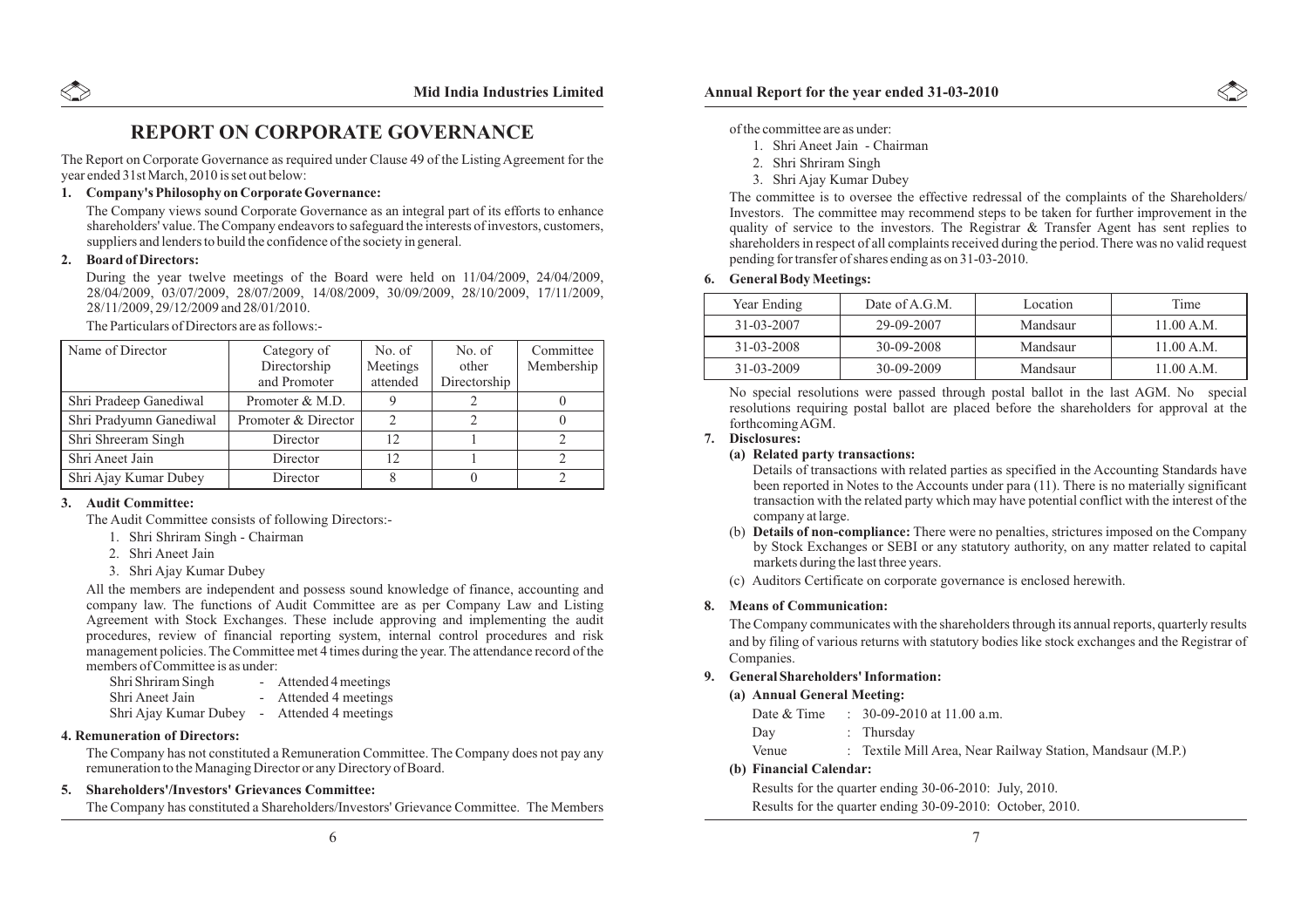Results for the quarter ending 31-03-2011: April, 2011. Results for the quarter ending 31-12-2010: January, 2011.

#### **(c) Date of Book Closure:**

From 28-09-2010 to 29-09-2010 (Both days are inclusive)

#### **(d) Listing on Stock Exchanges:**

1. Bombay Stock Exchange Ltd., Mumbai

2. Delhi Stock Exchange Limited, New Delhi

3. Ahmedabad Stock Exchange Ltd., Ahmedabad

4. Madhya Pradesh Stock Exchange Limited, Indore

#### **(e) Stock Code:**

BSE 500277

#### **(f) Connectivity No.:**

ISIN INE401C01018

#### **(g) Stock Market Data:**

Month | Highest | Lowest April'2009 | 4.10 | 2.90 May'2009 4.26 2.89 June'2009 | 4.50 | 3.72 July'2009 4.72 4.27 August'2009 | 4.06 | 3.52 September'2009 | 4.39 | 2.87 Month Highest Lowest October'2009 | 4.00 | 2.62 November'2009 3.15 2.66 December'2009 3.65 2.87 January'2010 | 3.94 | 3.51 February'2010 | 3.68 | 3.00 March'2010 | 4.28 | 2.89

The Monthly Highest and Lowest closing quotations of the Equity Shares of the Company during each month in the Financial Year 2009-2010 on the Bombay Stock Exchange, Mumbai.

#### **(h) Registrar and Share TransferAgent:**

Ankit Consultancy Pvt. Ltd. (Unit: MID INDIAINDUSTRIES LIMITED) Alankar Point, II Floor, Geeta Bhavan Chouraha A.B. Road, INDORE (M.P.)

#### **(i) Share TransferSystem:**

Share transfers are registered and returned to within 30 days from the date of receipt, if the documents are in order in all respects. The share transfer committee of the board of directors of the Company meets frequently to approve the transfer of shares.

#### **(j) Dematerialisation of shares:**

As on 31-03-2010 14.36% of shares were in the dematerialised form.

#### **Mid India Industries Limited Annual Report for the year ended 31-03-2010**

#### **(k) Distribution of Shareholding: (As on 31-03-2010)**

| Range of Shares | No. of<br>Shareholders | $\%$ to<br>Holders | No. of<br>Shares Held | $\%$ to<br><b>Shares</b> |
|-----------------|------------------------|--------------------|-----------------------|--------------------------|
| Upto 100        | 7641                   | 45.73              | 7609400               | 4.67                     |
| 101-200         | 4230                   | 25.31              | 8455020               | 5.19                     |
| 201-300         | 1019                   | 6.10               | 3051790               | 1.87                     |
| 301-400         | 581                    | 3.48               | 2323090               | 1.43                     |
| $401 - 500$     | 1072                   | 6.42               | 5359900               | 3.29                     |
| 501-1000        | 1019                   | 6.10               | 8589110               | 5.27                     |
| 1001-2000       | 687                    | 4.11               | 11247950              | 6.90                     |
| 2001-3000       | 138                    | 0.83               | 3560830               | 2.18                     |
| 3001-4000       | 84                     | 0.50               | 3005020               | 1.84                     |
| 4001-5000       | 72                     | 0.43               | 3390350               | 2.08                     |
| 5001-10000      | 70                     | 0.42               | 5009170               | 3.07                     |
| Above 10000     | 97                     | 0.58               | 101398370             | 62.21                    |
| <b>TOTAL</b>    | 16710                  | 100.00             | 16300000              | 100.00                   |

#### **(l) Shareholding Pattern: (As on 31-03-2010)**

| Category                      | No. of<br><b>Shareholders</b> | Total<br><b>Shares</b> | $\frac{0}{0}$ | Demat<br><b>Shares</b> | $\frac{0}{0}$ |
|-------------------------------|-------------------------------|------------------------|---------------|------------------------|---------------|
| Resident Individuals          | 15548                         | 12932122               | 79.34         | 2058102                | 12.63         |
| NRI/OCB's                     | 1030                          | 664100                 | 4.07          | 45100                  | 0.28          |
| <b>Bodies Corporate</b>       | 123                           | 2158877                | 13.24         | 232977                 | 1.43          |
| <b>Mutual Funds</b>           | 2                             | 40600                  | 0.25          | $\Omega$               | $\theta$      |
| <b>Financial Institutions</b> |                               | 500000                 | 3.07          | $\Omega$               | $\theta$      |
| <b>Bankers</b>                | 2                             | 300                    | $\Omega$      | 300                    | $\theta$      |
| Any Other (Clearing Members)  | 4                             | 4001                   | 0.02          | 4001                   | 0.02          |
| <b>TOTAL</b>                  | 16710                         | 16300000               | 100.00        | 2340480                | 14.36         |

Promoter & Promoter Group Holding : No. of Shares 7693760 (47.20%) including Demat Shares 292600 (1.80%).

#### **(m) Address of correspondence:-**

Investors correspondence should be address to : M/s Ankit Consultancy Pvt. Ltd. (Unit : MID INDIA INDUSTRIES LIMITED) Alankar Point, II Floor, Geeta Bhavan Chouraha, A.B. Road, INDORE (M.P.) – 452 001



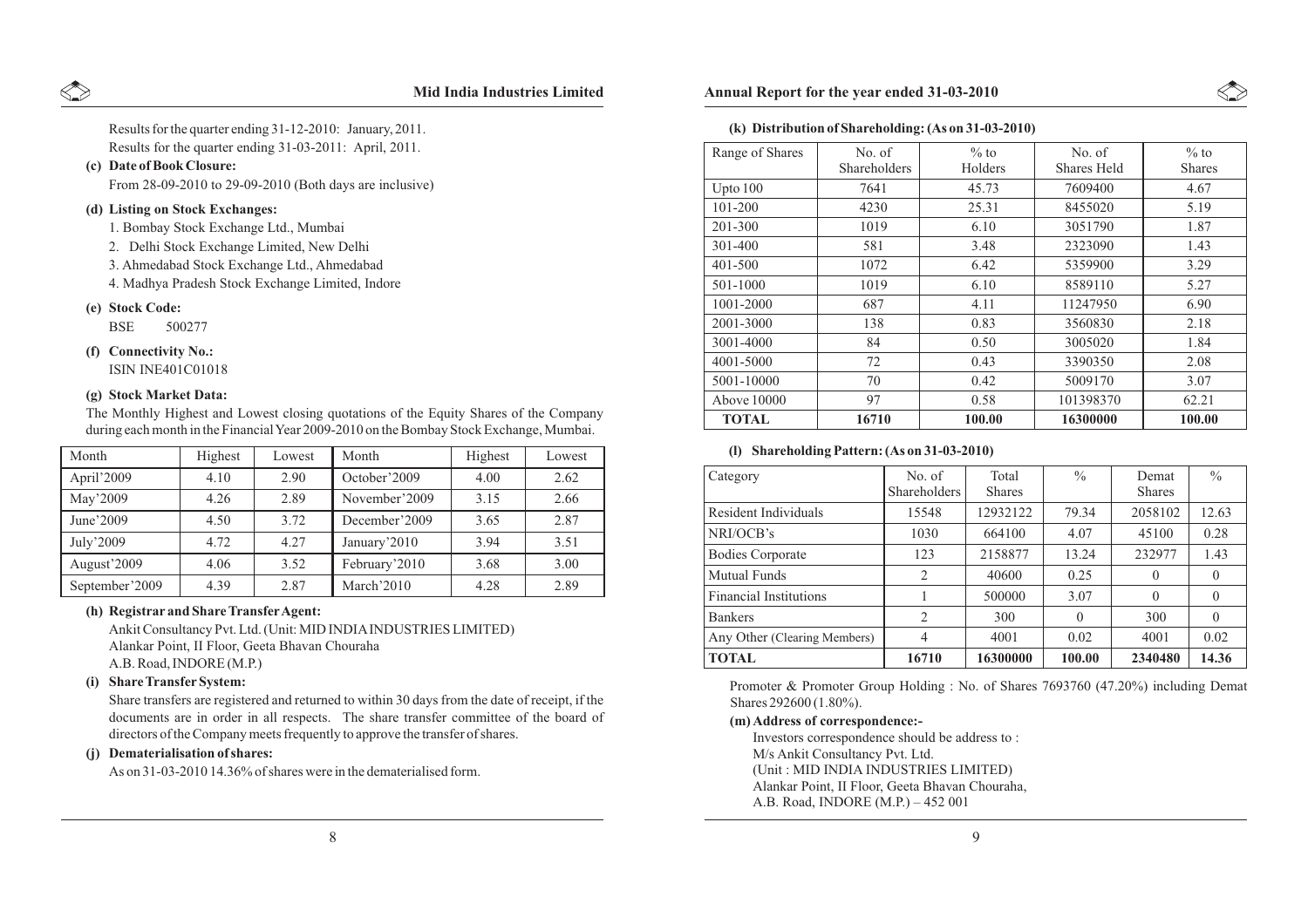#### **DECLARATION**

As provided under clause 49 of the Listing Agreement with Stock Exchanges, the Board Members and Senior Management personnel have confirmed compliance with the Code of Conduct for the Financial Year ended 31st March, 2010.

for and on behalf of the Board

Place: Indore (PRADEEP GANEDIWAL)<br>Dated: 23/08/2010 Managing Director Managing Director

## **AUDITOR'S CERTIFICATE**

#### To the Members of MID INDIAINDUSTRIES LIMITED

We have examined the compliance of conditions of Corporate Governance by the Mid India Industries Limited, for the year ended 31st March, 2010 as stipulated in Clause 49 of the Listing Agreement of the said company with the stock exchanges.

The compliance of conditions of Corporate Governance is responsibility of the management. Our examination has been limited to a review of the procedure and implementations thereof adopted by the Company for ensuring compliance with the conditions of the Corporate Governance as stipulated in the said Clause. It is neither an audit nor an expression of opinion on the financial statements of the Company.

In our opinion and to the best of our information and according to the explanations given to us and the representations made by the Directors and the management, we certify that the Company has completed with the conditions of Corporate Governance as stipulated in Clause 49 of the above mentioned Listing Agreement.

We state that no investor grievance is pending for a period exceeding one month against the company as per records maintained by the Shareholder's Grievance Committee.

We further state that such compliance is neither an assurance as to the future viability of the Company nor of the efficiency or effectiveness with which the management has conducted the affairs of the Company.

> for KAMALNAYAN SINGHAL& COMPANY Chartered Accountants (Registration No. 002628C)

Place: Indore (M.P.) Partner<br>Date: 23/08/2010 (Membership No.)

(KAMALNAYAN SINGHAL)  $(Membership No. 071749)$ 



#### To, The Member of

MID INDIA INDUSTRIES LIMITED,

- 1. We have audited the attached Balance Sheet of MID INDIA INDUSTRIES LIMITED, as at 31st March, 2010 , Profit and Loss Account and also the Cash Flow Statement of the company for the ended on that date annexed thereto which we have signed under reference to this report. These financial statements are the responsibility of the Company's management. Our Responsibility is to express an opinion on these financial statements based on our audit.
- 2. We conducted our audit in accordance with Auditing Standards generally accepted in India. Those standards require that we plan and perform the audit to obtain reasonable assurance about whether the financial statements are free of material misstatement. An audit includes examining, on a test basis, evidence supporting the amounts and disclosures in the financial statements. An audit also includes assessing the accounting principals used and significant estimates made by management, as well as evaluating the overall financial statement presentation. We believe that our audit provides a reasonable basis for our opinion.
- 3. As required by the Companies (Auditor's Report) Order 2003, issued by the Central Government of India in terms of Section 227(4A) of the Companies Act, 1956, we enclose in the Annexure a statement on the matters specified in paragraphs 4 and 5 of the said order.
- 4. Further to our comments in the annexure referred to in paragraph (1) above, we report that:
	- a. We have obtained all the information and explanations, which to the best of our knowledge and belief were necessary for the purpose of our Audit.
	- b. In our opinion, proper books of accounts, as required by law, have been kept by the company so far as appears from our examinations of those books.
	- c. The Balance Sheet, Profit & Loss Account and the Cash Flow Statement, dealt with by this report, are in agreement with the books of account.
	- d. In our opinion, the Profit & Loss Account, the Balance Sheet and Cash Flow Statement comply with the accounting standards referred to in Section 211(3C) of the Companies Act, 1956 to the extent they are applicable to the company.
	- e. On the basis of the information and explanations given to us none of the directors of the company are prima facie disqualified from being appointed as Director of the Company under  $274 (1)(g)$  of the Companies Act'1956.
	- f. In our opinion and to the best of our information and according to explanations given to us, the said accounts read together with and subject to the notes give the information required by the Companies Act, 1956, in the manner so required and give a true and fair view:
		- (i) In the case of the Balance Sheet, of the state of affairs of the Company as at 31st March 2010,
		- (ii) In the case of the Profit and Loss Account, of the Profit of the Company for the year ended on that day and
		- (iii) In the case of the Cash Flow Statement, of the cash flows of the Company for the year ended on that day.

for KAMALNAYAN SINGHAL& COMPANY Chartered Accountants (Registration No. 002628C)

Place: Indore (M.P.) Partner<br>Date: 23/08/2010 (Membership No.)

(KAMALNAYAN SINGHAL)  $(Membership No. 071749)$ 

10 and 11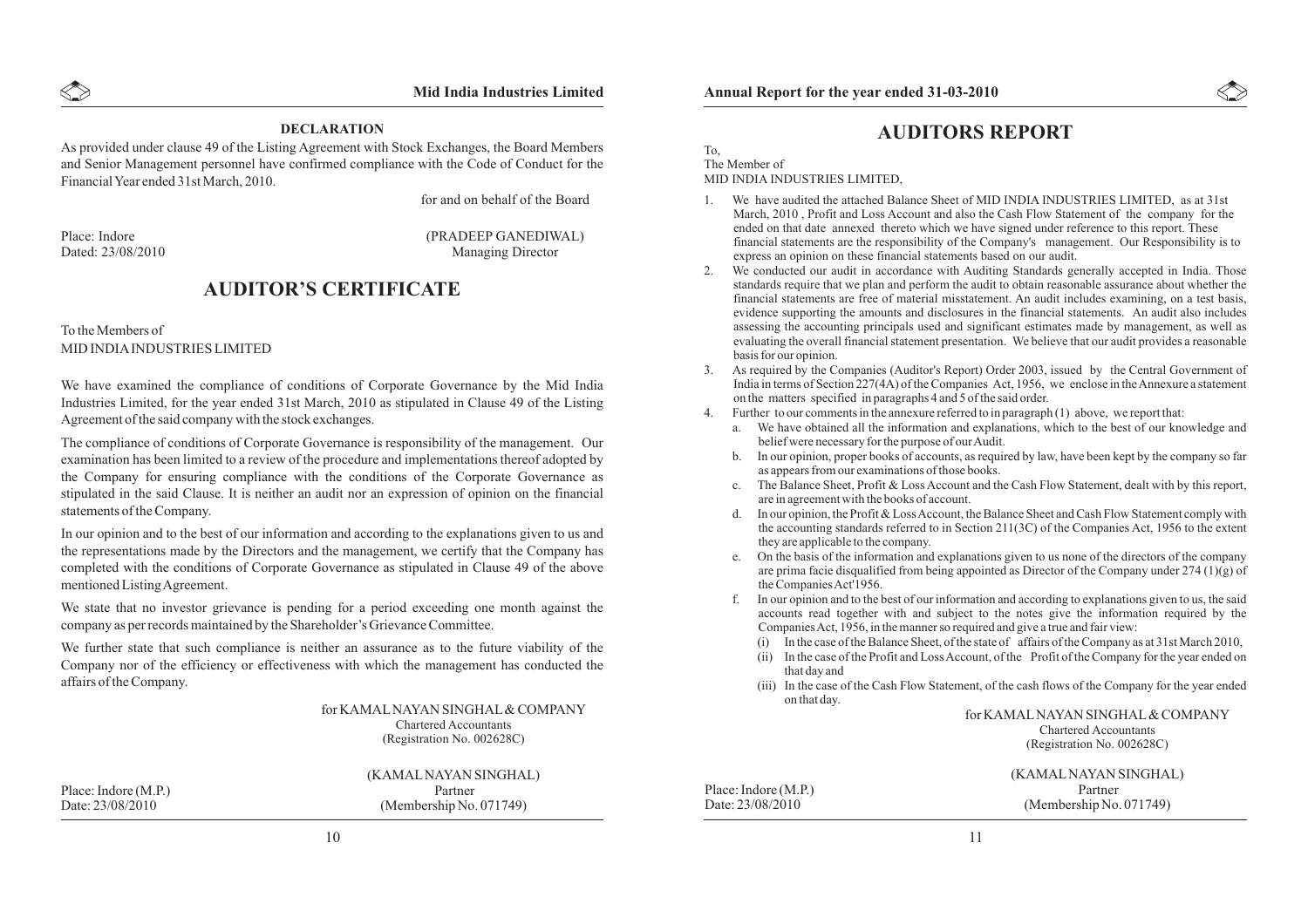## **Annexure to the Auditor's Report**

(Refer to in paragraph (3) of our report of even date to the members of Mid India Industries Limited on the Financial Statements for the years ended 31st March, 2010.)

- (i) (a) The Company has maintained proper records showing full particulars including quantitative details and situation of fixed assets.
	- (b) A major portion of the assets has been physically verified by the Management in accordance with a phased program of verification adopted by the Company. In our opinion, the frequency of verification is reasonable having regard to size of the Company and the nature of its assets. To the best of our knowledge, no material discrepancies have been noticed on verification.
- (ii) (a) The inventory has been physically verified by the management during the year. In our opinion the frequency of verification is reasonable.
	- (b) In our opinion and according to the information and explanations given to us, the procedure of physical verification of inventories followed by the management are reasonable and adequate in relation to the size of the company and the nature of the business.
	- (c) In our opinion and according to the information and explanation given to us, the company is maintaining proper records of inventory. No material discrepancies noticed between records of inventory and physical verifications of inventory.
- (iii) (a) The Company has taken unsecured loans from companies and firms or other parties covered in the register maintained under section 301 of the Companies Act, 1956.
	- (b) In view of our comment in paragraph III (a) above, clauses III (b) to III (g) of paragraph 4 of the Companies ( Auditors Report) Order, 2003 are not applicable to the company.
- (iv) In our opinion and according to the information and explanations given to us, there are adequate internal control procedures commensurate with the size of the company and the nature of its business with regard to purchase of inventory, fixed assets and with regard to the sale of goods. During the course of our audit, we have not observed any continuing failure to correct major weakness in internal control.
- $(v)$  (a) To the best of our knowledge and belief and according to the information and explanations given to us, we are of the opinion that the company entered into transactions that need to be entered into the register maintained under section 301 of the Companies Act, 1956.
	- (b) In view of our comment in paragraph v (a) above, clause v (b) of the aforesaid order in our opinion is not applicable.
- (vi) The Company has not accepted any deposits from public consequently the provisions of Section 58A of the Companies Act, 1956 and Companies (Acceptances of Deposit) Rules, 1975 are not applicable.
- (vii) In our opinion the company has an adequate internal audit system commensurate with the size and nature of its business.
- (viii) The Central government has prescribed maintenance of cost records in respect of Cotton & P.C. Yarn under section 209(1)(d) in the companies act, 1956. We have broadly reviewed the books of accounts maintained  $\&$  in our opinion the company has prima facie maintained the prescribed accounts & records.
- (ix) (a) In our opinion the company is regular in depositing undisputed statutory dues with the appropriate authorities.

- (b) In respect of undisputed income-tax, wealth tax, sales tax, custom duty and excise duty, there were no amounts outstanding as on 31st March, 2010 which have remained unpaid for more than six months from the date on which they became payable.
- (x) The company has accumulated losses but has not incurred any cash losses during the financial year covered by our report.
- (xi) In our opinion and explanations given to us, the company has not defaulted in repayment of dues to the bank.
- (xii) According to the information and explanations given to us, the company has not granted loans and advances on the basis of security by way of pledge of shares, debentures and other securities.
- (xiii) In our opinion, the company is not a chit fund or a nidhi / mutual benefit fund society. Therefore the provisions of clause 4(xiii) of Companies (Auditor's Report) Order, 2003 are not applicable to the company.
- (xiv) In our opinion, the company is not dealing in or trading in share, securities, debentures and other investments. Accordingly, the provisions of clause  $4(xiv)$  of the Companies (Auditor's Report) Order, 2003 are not applicable to the company.
- (xv) In our opinion, the Company has not given guarantees for loan taken by others from banks or financial institutions.
- (xvi) The company has not taken a term loan.
- (xvii) On the basis of an overall examination of the balance sheet of the Company, in our opinion and according to the information and explanations given to us, there are no funds raised on a shortterm basis which have been used for long-term investment.
- (xviii) The Company has not made any preferential allotment of share during the year, therefore, the provisions of clause (xviii) of paragraph 4 of the aforesaid order are not applicable to the company.
- (xix) The Company has not issued any debenture during the year. Accordingly the provisions of clause (xix) of paragraph 4 of the aforesaid order are not applicable to the company.
- (xx) The Company has not raised any money by the way of Public Issue during the year, therefore, the provision of clause (xx) of paragraph 4 of the aforesaid order are not applicable to the company.
- (xxi) Based upon the audit procedures performed for the purpose of reporting the true and fair view of the financial statements and as per information and explanations given by the management, we report that no fraud on or by the Company has been noticed or reported during the course of our audit.

#### for KAMALNAYAN SINGHAL& COMPANY Chartered Accountants (Registration No. 002628C)

(KAMALNAYAN SINGHAL) Place: Indore (M.P.) Partner<br>Date: 23/08/2010 (Membership No.)  $(Membership No. 071749)$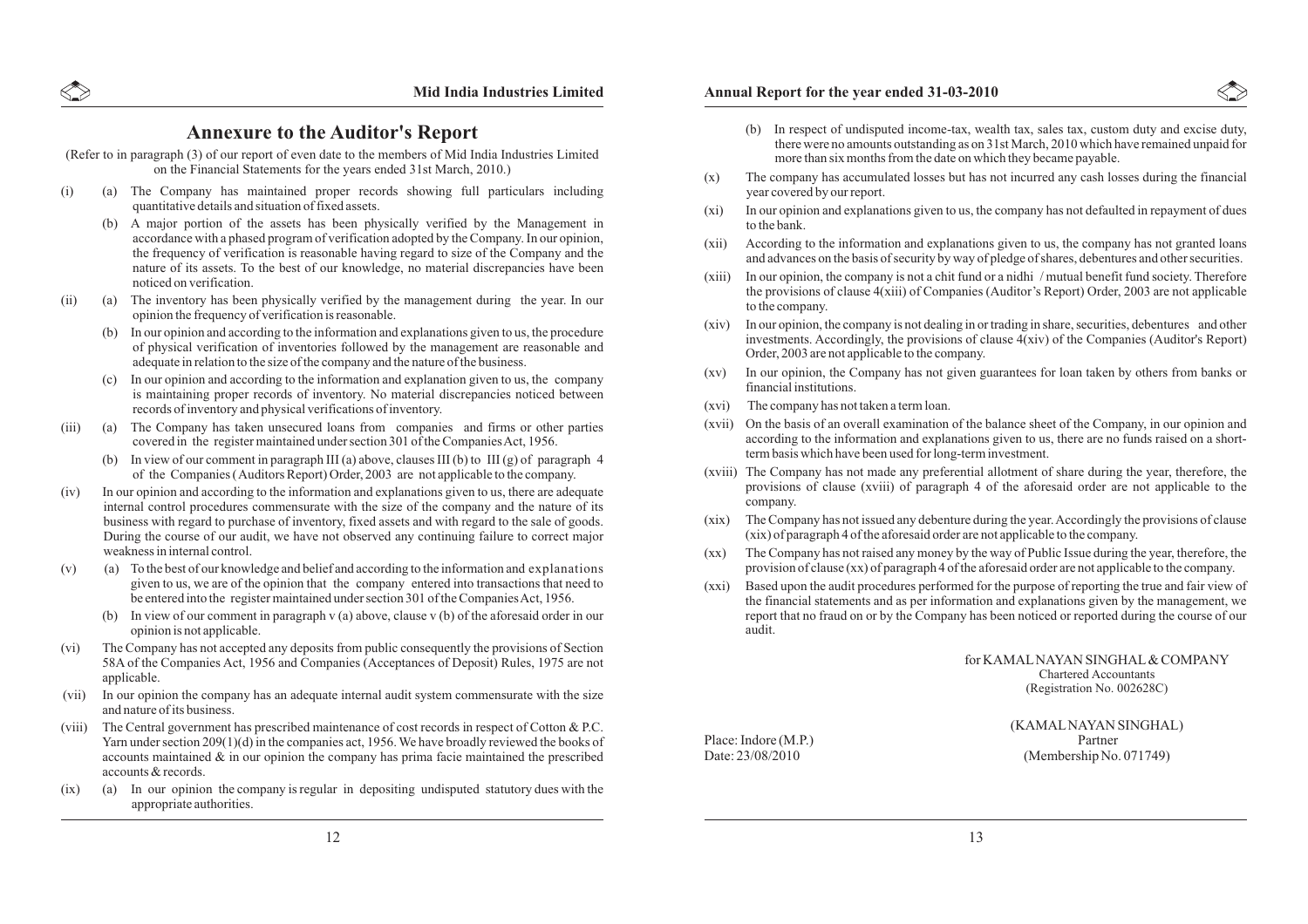## **BALANCE SHEET AS AT 31st MARCH, 2010**

| <b>PARTICULARS</b>                                            | <b>Schedule</b><br>No. | <b>Amount</b><br>as on<br>31.03.2010<br>(Rs.) | <b>Amount</b><br>as on<br>31.03.2009<br>(Rs.) |
|---------------------------------------------------------------|------------------------|-----------------------------------------------|-----------------------------------------------|
| <b>SOURCE OF FUNDS</b>                                        |                        |                                               |                                               |
| <b>Shareholders Funds</b>                                     |                        |                                               |                                               |
| Share Capital                                                 | $\mathbf{1}$           | 163000000                                     | 163000000                                     |
| Reserves & surplus                                            | $\overline{2}$         | 500000                                        | 500000                                        |
| <b>Loan Funds</b>                                             |                        |                                               |                                               |
| <b>Secured Loans</b>                                          | 3                      | $\theta$                                      | 142632                                        |
| <b>Unsecured Loan</b>                                         | $\overline{4}$         | 61724365                                      | 41650903                                      |
| <b>TOTAL</b>                                                  |                        | 225224365                                     | 205293535                                     |
| <b>APPLICATION OF FUNDS</b>                                   |                        |                                               |                                               |
| <b>Fixed Assets</b>                                           | 5                      |                                               |                                               |
| <b>Gross Block</b>                                            |                        | 218364857                                     | 207559849                                     |
| Less: Depreciation                                            |                        | 184700945                                     | 181676465                                     |
| Net Block                                                     |                        | 33663911                                      | 25883384                                      |
| Add: Capital Work-in-Progress                                 |                        | $\theta$                                      | 10805007                                      |
|                                                               |                        | 33663911                                      | 36688391                                      |
| <b>Current Assets, Loans and Advances</b>                     |                        |                                               |                                               |
| Inventories                                                   | 6                      | 26264951                                      | 18538379                                      |
| <b>Sundry Debtors</b>                                         | $\overline{7}$         | 31192624                                      | 17141213                                      |
| Cash & Bank Balances                                          | 8                      | 1256697                                       | 2303210                                       |
| Loans & Advances                                              | 9                      | 24583739                                      | 21173549                                      |
| Deposits                                                      | 10                     | 2413748                                       | 1981034                                       |
|                                                               |                        | 85711759                                      | 61137385                                      |
| Less: Current liabilities & provisions                        |                        |                                               |                                               |
| <b>Current Liabilities</b>                                    | 11                     | 9462671                                       | 16630549                                      |
| Provisions                                                    | 12                     | 4854488                                       | 3554166                                       |
|                                                               |                        | 14317159                                      | 20184715                                      |
| NET CURRENT ASSETS                                            |                        | 71394600                                      | 40952670                                      |
| Profit & Loss A/c Debit Balance                               |                        | 120165854                                     | 127652472                                     |
| <b>TOTAL</b>                                                  |                        | 225224365                                     | 205293533                                     |
| Schedule 1 to 12 & 22 form an Integral part of Balance Sheet. |                        |                                               |                                               |

|                                   | for KAMAL NAYAN SINGHAL & CO.<br><b>Chartered Accountants</b><br>(Registration No. 002628C) | for and on behalf of the Board                  |                              |  |
|-----------------------------------|---------------------------------------------------------------------------------------------|-------------------------------------------------|------------------------------|--|
| Place: Indore<br>Date: 23/08/2010 | (KAMAL NAYAN SINGHAL)<br>Partner<br>(Membership No.071749)                                  | (PRADEEP GANEDIWAL)<br><b>Managing Director</b> | (SHREERAM SINGH)<br>Director |  |

## **PROFIT & LOSS ACCOUNTS FOR THE YEAR ENDED 31st MARCH, 2010**

 $\begin{picture}(220,20) \put(0,0){\line(1,0){10}} \put(15,0){\line(1,0){10}} \put(15,0){\line(1,0){10}} \put(15,0){\line(1,0){10}} \put(15,0){\line(1,0){10}} \put(15,0){\line(1,0){10}} \put(15,0){\line(1,0){10}} \put(15,0){\line(1,0){10}} \put(15,0){\line(1,0){10}} \put(15,0){\line(1,0){10}} \put(15,0){\line(1,0){10}} \put(15,0){\line($ 

| <b>PARTICULARS</b>                                           | <b>Schedule</b><br>No. | <b>Amount</b><br>as on<br>31.03.2010<br>(Rs.) | <b>Amount</b><br>as on<br>31.03.2009<br>(Rs.) |
|--------------------------------------------------------------|------------------------|-----------------------------------------------|-----------------------------------------------|
| <b>INCOME</b>                                                |                        |                                               |                                               |
| <b>Sales</b>                                                 | 13                     | 255893363                                     | 223183290                                     |
| Income from Overseas Operation (Net)                         |                        | 1650610                                       | 6355066                                       |
| Other Income                                                 | 14                     | 713412                                        | 4293988                                       |
| Increase/(Decrease) in Closing Stock                         | 15                     | (1965778)                                     | (4348776)                                     |
| <b>TOTAL</b>                                                 |                        | 256291608                                     | 229483568                                     |
| <b>EXPENDITURE</b>                                           |                        |                                               |                                               |
| Raw Material Consumption                                     | 16                     | 156107639                                     | 151992365                                     |
| <b>Employee Cost</b>                                         | 17                     | 16044969                                      | 14373670                                      |
| Manufacturing Expenses                                       | 18                     | 40210803                                      | 33415965                                      |
| <b>Administrative Expenses</b>                               | 19                     | 4917781                                       | 3782312                                       |
| Selling & Distribution Expenses                              | 20                     | 6718768                                       | 9132559                                       |
| <b>Financial Expenses</b>                                    | 21                     | 182436                                        | 323464                                        |
| Depreciation                                                 |                        | 3024480                                       | 2185507                                       |
| <b>Trading Account (Purchase)</b>                            |                        | 21598112                                      | 12007825                                      |
| <b>TOTAL</b>                                                 |                        | 248804989                                     | 227213667                                     |
| NET PROFIT/(LOSS) BEFORE TAX                                 |                        | 7486619                                       | 2269901                                       |
| PROVISION FOR TAXATION                                       |                        |                                               |                                               |
| Income Tax Payable                                           |                        | $\mathbf{0}$                                  | $\Omega$                                      |
| Fringe Benefit Tax Payable                                   |                        | $\Omega$                                      | 127206                                        |
| NET PROFIT/(LOSS) AFTER TAX                                  |                        | 7486619                                       | 2142695                                       |
| Add: Balance B/f from Last Year                              |                        | 127652473                                     | 129795167                                     |
| Balance carried to Balance Sheet                             |                        | 120165854                                     | 127652472                                     |
| Schedule 13 to 22 form an Integral part of Profit & Loss A/c |                        |                                               |                                               |
| for KAMAL NAYAN SINGHAL & CO.                                |                        | for and on behalf of the Board                |                                               |

|                                   | TOT KAMAL NAYAN SINGHAL & CO.<br><b>Chartered Accountants</b><br>(Registration No. 002628C) | for and on behalf of the Board           |                              |
|-----------------------------------|---------------------------------------------------------------------------------------------|------------------------------------------|------------------------------|
| Place: Indore<br>Date: 23/08/2010 | (KAMAL NAYAN SINGHAL)<br>Partner<br>(Membership No.071749)                                  | (PRADEEP GANEDIWAL)<br>Managing Director | (SHREERAM SINGH)<br>Director |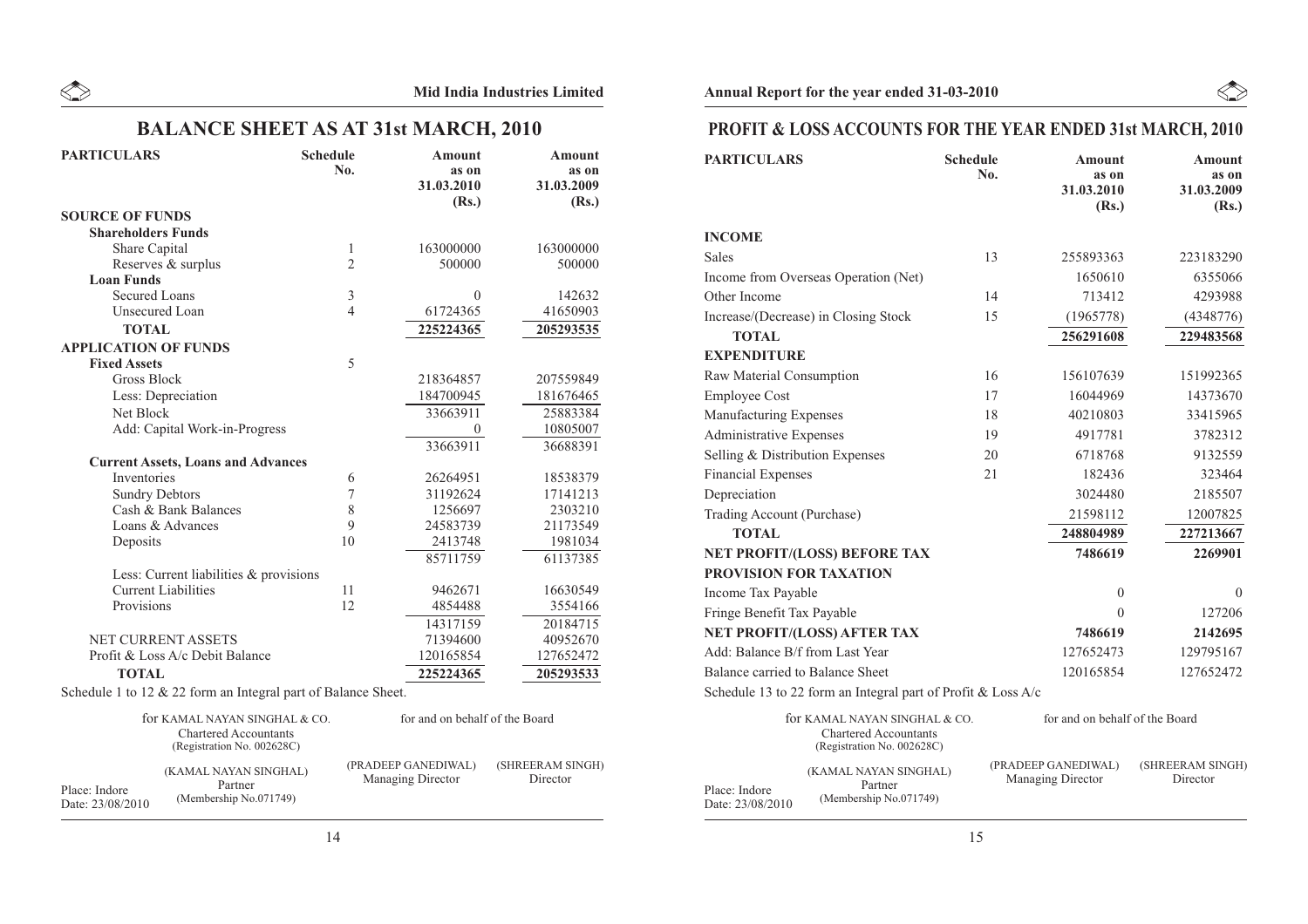## **SCHEDULE FORMING PART OF BALANCE SHEET AS AT 31st MARCH 2010**

| <b>PARTICULARS</b>                           | Amount as on<br>31.03.2010<br>(Rs.) | Amount as on<br>31.03.2009<br>(Rs.) |
|----------------------------------------------|-------------------------------------|-------------------------------------|
| <b>Schedule No.1- Share Capital</b>          |                                     |                                     |
| <b>Authorised</b>                            |                                     |                                     |
| $3,00,00,000$ Equity Shares of Rs. 10/- each | 300000000                           | 300000000                           |
| Issued & Subscribed                          |                                     |                                     |
| $1,63,00,000$ Equity Shares of Rs. 10/- each | 163000000                           | 163000000                           |
| Paid Up                                      |                                     |                                     |
| $1,63,00,000$ Equity Shares of Rs. 10/- each | 163000000                           | 163000000                           |
| <b>TOTAL</b>                                 | 163000000                           | 163000000                           |
| <b>Schedule No.2 - Reserve and Surplus</b>   |                                     |                                     |
| Capital Subsidy                              | 500000                              | 500000                              |
|                                              | 500000                              | 500000                              |
| <b>Schedule No.3 - Secured Loan</b>          |                                     |                                     |
| Cholamandalam DBS Finance Ltd.               | $\theta$                            | 142632                              |
| (Secured against hypothecation of Vehicles)  |                                     |                                     |
|                                              | $\mathbf{0}$                        | 142632                              |
| <b>Schedule No. 4 - Unsecured Loan</b>       |                                     |                                     |
| Pradeep Ganediwal                            | 12400000                            | $\Omega$                            |
| Pradyumn Ganediwal                           | 49324365                            | 41650903                            |
|                                              | 61724365                            | 41650903                            |

#### **Schedule No. 5 - Fixed Assets**

|                |                         |                     |                                | Gross Block (At Cost)                   |                     |                    | Depreciation      |                |                    |                     | <b>Net Block</b>    |
|----------------|-------------------------|---------------------|--------------------------------|-----------------------------------------|---------------------|--------------------|-------------------|----------------|--------------------|---------------------|---------------------|
| SI.<br>No.     | Description             | As At<br>31.03.2009 | Addition<br>During<br>the Year | Sale/<br>Transfer<br>During<br>the Year | As At<br>31.03.2010 | Upto<br>31.03.2009 | For the<br>Period | Dedu-<br>ction | Upto<br>31.03.2010 | As At<br>31.03.2010 | As At<br>31.03.2009 |
|                | Land                    | 600000              | 0                              | 0                                       | 600000              | 0                  | 0                 | $\mathbf{0}$   | $\mathbf{0}$       | 600000              | 600000              |
| 2.             | <b>Factory Building</b> | 42342453            | 0                              | 0                                       | 42342453            | 19773872           | 1414238           | $\mathbf{0}$   | 21188110           | 21154343            | 22568581            |
| 3.             | Plant & Machinery       | 128689111           | 10805007                       | $\mathbf{0}$                            | 139494118           | 127002147          | 1353877           | $\Omega$       | 128356024          | 11138095            | 1686964             |
| 4.             | Humidification          | 9791906             | 0                              | 0                                       | 9791906             | 9791906            | 0                 | $\Omega$       | 9791906            | 0                   | 0                   |
| 5.             | Electrification         | 8428254             | $\Omega$                       | 0                                       | 8428254             | 8428254            | $\Omega$          | $\Omega$       | 8428254            | 0                   |                     |
| 6.             | Generator               | 9574733             | $\Omega$                       | 0                                       | 9574733             | 9574733            | $\Omega$          | $\mathbf{0}$   | 9574733            | 0                   |                     |
| 7 <sub>1</sub> | Misc Fixed Assets       | 2442704             | 0                              | 0                                       | 2442704             | 2442704            | 0                 | $\mathbf{0}$   | 2442704            | 0                   | 0                   |
| 8.             | Furniture & Fitting     | 2255928             | 0                              | 0                                       | 2255928             | 2011573            | 140544            | $\mathbf{0}$   | 2152117            | 103811              | 244355              |
| 9.             | Vehicle                 | 1486334             | $\Omega$                       | $\Omega$                                | 1486334             | 741190             | 95591             | $\Omega$       | 836781             | 649553              | 745144              |
| 10.            | Office Equipments       | 1948426             | $\Omega$                       | 0                                       | 1948426             | 1910087            | 20229             | $\mathbf{0}$   | 1930316            | 18110               | 38339               |
|                | Total Rupees:           | 207559849           | 10805007                       | $\mathbf{0}$                            | 218364856           | 181676466          | 3024480           | $\Omega$       | 184700945          | 33663911            | 25883384            |
|                | Previous Year:          | 207559849           | 0                              | 0                                       | 207559849           | 179490959          | 2185507           | $\mathbf{0}$   | 181676466          | 25883384            | 28068891            |

## **Annual Report for the year ended 31-03-2010**

| <b>PARTICULARS</b>                              |              | Amount as on<br>31.03.2010<br>(Rs.) | Amount as on<br>31.03.2009<br>(Rs.) |
|-------------------------------------------------|--------------|-------------------------------------|-------------------------------------|
| <b>Schedule No.6 - Inventories</b>              |              |                                     |                                     |
| (As per valued and certified by management)     |              |                                     |                                     |
| <b>Finished Goods</b>                           |              | 3538540                             | 3840950                             |
| <b>Raw Material</b>                             |              | 14588368                            | 3250740                             |
| Packing Material                                |              | 250483                              | 896969                              |
| Stores & Spares                                 |              | 2010290                             | 3009082                             |
| W.I.P.                                          |              | 3496860                             | 4636544                             |
| Waste                                           |              | 616592                              | 396175                              |
| Scrap                                           |              | 95460                               | 132000                              |
| Purchase Trading Account (Zim)                  |              | 1668358                             | 2375919                             |
|                                                 | <b>TOTAL</b> | 26264951                            | 18538379                            |
|                                                 |              |                                     |                                     |
| <b>Schedule No.7 - Sundry Debtors</b>           |              |                                     |                                     |
| Less than six months                            |              | 30328579                            | 15797276                            |
| more than six months                            |              | 864045                              | 1343937                             |
|                                                 | <b>TOTAL</b> | 31192624                            | 17141213                            |
| <b>Schedule No.8 - Cash &amp; Bank Balances</b> |              |                                     |                                     |
| Cash in Hand                                    |              | 646058                              | 1582868                             |
| <b>Balance with schedule Banks</b>              |              |                                     |                                     |
| In current accounts                             |              | 610639                              | 109801                              |
| In Fixed Deposits accounts                      |              | $^{0}$                              | 610541                              |
|                                                 | <b>TOTAL</b> | 1256697                             | 2303210                             |
| Schedule No.9 - Loans & advances                |              |                                     |                                     |
| Advances recoverable in cash or in kind or for  |              |                                     |                                     |
| value to be received                            |              |                                     |                                     |
| Advances to employees and others                |              | 2894956                             | 5241710                             |
| Advance to Raw Material Suppliers               |              | 7834897                             | 5939                                |
| Advance for Expenses                            |              | 462212                              | 961000                              |
| advance to store suppliers                      |              | 891674                              | 568724                              |
| <b>Advance to Machinery Suppliers</b>           |              | 12500000                            | 14396176                            |
|                                                 | <b>TOTAL</b> | 24583739                            | 21173549                            |

 $\begin{picture}(120,15) \put(0,0){\line(1,0){10}} \put(15,0){\line(1,0){10}} \put(15,0){\line(1,0){10}} \put(15,0){\line(1,0){10}} \put(15,0){\line(1,0){10}} \put(15,0){\line(1,0){10}} \put(15,0){\line(1,0){10}} \put(15,0){\line(1,0){10}} \put(15,0){\line(1,0){10}} \put(15,0){\line(1,0){10}} \put(15,0){\line(1,0){10}} \put(15,0){\line($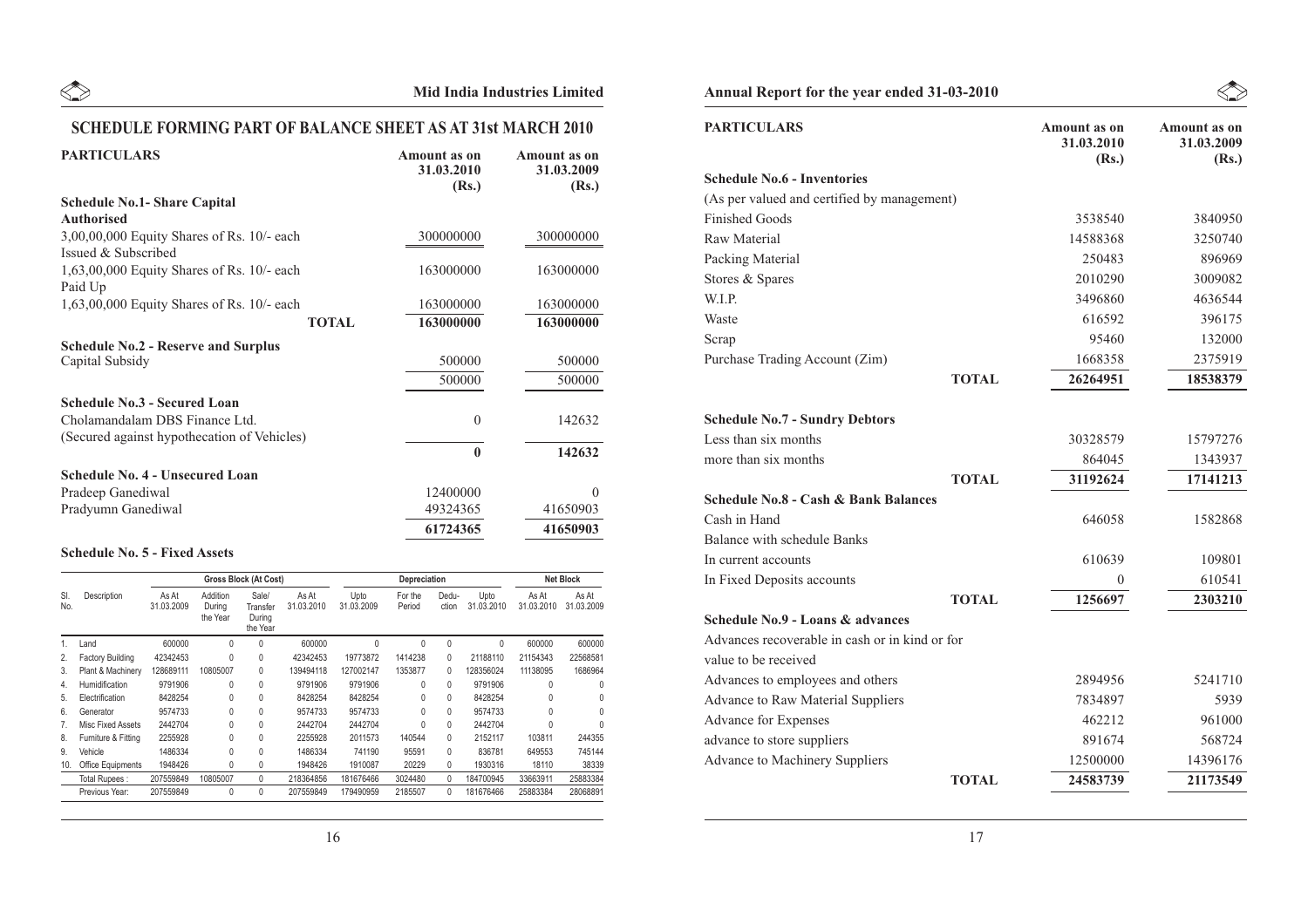|                                       |                                                                                             |                                                 | <b>Mid India Industries Limited</b>        |
|---------------------------------------|---------------------------------------------------------------------------------------------|-------------------------------------------------|--------------------------------------------|
| <b>PARTICULARS</b>                    |                                                                                             | <b>Amount</b> as on<br>31.03.2010<br>(Rs.)      | <b>Amount</b> as on<br>31.03.2009<br>(Rs.) |
| <b>Schedule No.10 - Deposits</b>      |                                                                                             |                                                 |                                            |
|                                       | Deposits with government departments                                                        | 2292885                                         | 1803171                                    |
| Other deposits                        |                                                                                             | 120863                                          | 177863                                     |
|                                       |                                                                                             | <b>TOTAL</b><br>2413748                         | 1981034                                    |
|                                       | <b>Schedule No.11 - Current Liabilities</b>                                                 |                                                 |                                            |
| <b>Trade Creditors</b>                |                                                                                             | 5517586                                         | 13742964                                   |
| <b>Creditors for Stores Suppliers</b> |                                                                                             | 3591521                                         | 2613039                                    |
| <b>Advance from Custmors</b>          |                                                                                             | $\theta$                                        | 219694                                     |
| <b>Other Creditors</b>                |                                                                                             | 353564                                          | 54852                                      |
|                                       |                                                                                             | <b>TOTAL</b><br>9462671                         | 16630549                                   |
| <b>Schedule No.12 - Provisions</b>    |                                                                                             |                                                 |                                            |
|                                       | Provisions for outstanding liabilities                                                      | 4854488                                         | 3426960                                    |
| Provisions for Taxation               |                                                                                             | $\theta$                                        | 127206                                     |
|                                       |                                                                                             | 4854488<br><b>TOTAL</b>                         | 3554166                                    |
|                                       | for KAMAL NAYAN SINGHAL & CO.<br><b>Chartered Accountants</b><br>(Registration No. 002628C) | for and on behalf of the Board                  |                                            |
| Place: Indore<br>Date: 23/08/2010     | (KAMAL NAYAN SINGHAL)<br>Partner<br>(Membership No.071749)                                  | (PRADEEP GANEDIWAL)<br><b>Managing Director</b> | (SHREERAM SINGH)<br>Director               |

## Annual Report for the year ended 31-03-2010

## **SCHEDULE FORMING PART OF PROFIT AND LOSS ACCOUNTS AS AT 31ST MARCH, 2010**

| <b>PARTICULARS</b>                                   | <b>Schedule</b><br>No. | Amount as on<br>31.03.2010<br>(Rs.) | <b>Amount as on</b><br>31.03.2009<br>(Rs.) |
|------------------------------------------------------|------------------------|-------------------------------------|--------------------------------------------|
| <b>Sales</b>                                         | 13                     |                                     |                                            |
| Yarn Sales (Including carded sliber sales)           |                        | 221694342                           | 206060376                                  |
| Sales (Export -Trading)                              |                        | 28515481                            | 11803356                                   |
| Sales (Waste)                                        |                        | 5683540                             | 5319558                                    |
| <b>Total</b>                                         |                        | 255893363                           | 223183290                                  |
| <b>Other Incomes</b>                                 | 14                     |                                     |                                            |
| Creditors Written-off as per I.T. Order              |                        | $\boldsymbol{0}$                    | 566472                                     |
| Discount Recd                                        |                        | 64295                               | 375                                        |
| Foreign Currency Fluctuation                         |                        | 485764                              | 3224765                                    |
| Interest                                             |                        | 47562                               | 355348                                     |
| Interest on Deposits                                 |                        | 109724                              | 87406                                      |
| Export Commission Recd.                              |                        | 6067                                | 59622                                      |
| <b>Total</b>                                         |                        | 713412                              | 4293988                                    |
| <b>Increase/(Decrease) in Closing Stock</b>          | 15                     |                                     |                                            |
| Closing Stock:                                       |                        |                                     |                                            |
| <b>Finished Goods</b><br>Work in Process             |                        | 3538540                             | 3840950                                    |
| Waste                                                |                        | 3496860<br>616592                   | 4636544                                    |
|                                                      |                        | 95460                               | 396175<br>132000                           |
| Scrap                                                |                        | 1668358                             | 2375919                                    |
| Purchase Trading (zim)<br><b>Total Closing Stock</b> |                        | 9415810                             | 11381588                                   |
| Less: Opening Stock                                  |                        |                                     |                                            |
| <b>Finished Goods</b>                                |                        | 3840950                             | 6608153                                    |
| Work in Process                                      |                        | 4636544                             | 6835851                                    |
| Waste                                                |                        | 396175                              | 355560                                     |
| Scrap                                                |                        | 132000                              | 69320                                      |
| Purchase Trading (zim)                               |                        | 2375919                             | 1861480                                    |
| <b>Total Closing Stock</b>                           |                        | 11381588                            | 15730364                                   |
| <b>Increase/(Decrease) in Closing Stock</b>          |                        | (1965778)                           | (4348776)                                  |
| <b>Raw Material Consumption</b>                      | 16                     |                                     |                                            |
| <b>Opening Stock</b>                                 |                        | 3250740                             | 3292138                                    |
| Add: Purchase during the year                        |                        | 167445266                           | 151950967                                  |
|                                                      |                        | 170696006                           | 155243105                                  |

 $\begin{picture}(20,20) \put(0,0){\line(1,0){10}} \put(15,0){\line(1,0){10}} \put(15,0){\line(1,0){10}} \put(15,0){\line(1,0){10}} \put(15,0){\line(1,0){10}} \put(15,0){\line(1,0){10}} \put(15,0){\line(1,0){10}} \put(15,0){\line(1,0){10}} \put(15,0){\line(1,0){10}} \put(15,0){\line(1,0){10}} \put(15,0){\line(1,0){10}} \put(15,0){\line(1$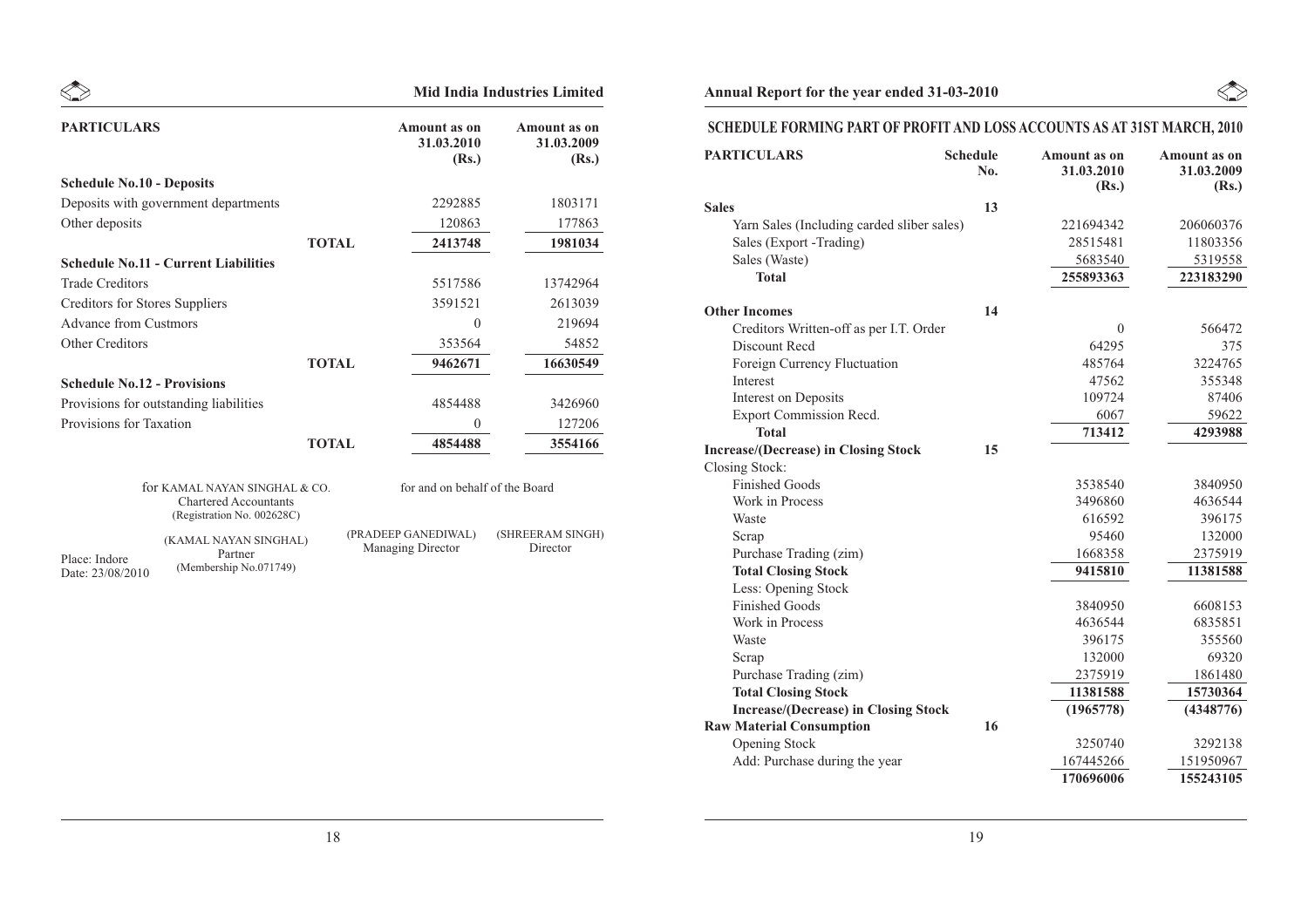|                                     |    |           | <b>Mid India Industries Limited</b> | A                           |
|-------------------------------------|----|-----------|-------------------------------------|-----------------------------|
| Less: Closing Stock                 |    | 14588368  | 3250740                             | $\underline{\underline{S}}$ |
| Consumption during the year         |    | 156107639 | 151992365                           |                             |
| <b>Employee Cost</b>                | 17 |           |                                     |                             |
| Salaries, Wages, Allowances & Bonus |    | 14552420  | 13061057                            |                             |
| Contribution to P.F. & Other Funds  |    | 1069412   | 988539                              |                             |
| <b>Staff Welfare</b>                |    | 423137    | 324074                              |                             |
| <b>Total</b>                        |    | 16044969  | 14373670                            |                             |
| <b>Manufacturing Expenses</b>       | 18 |           |                                     |                             |
| Opening Stock of Stores             |    | 3009082   | 2810883                             |                             |
| Add: Purchase                       |    | 4694857   | 3501033                             |                             |
|                                     |    | 7703939   | 6311916                             |                             |
| Less: Closing Stock                 |    | 2010290   | 3009082                             |                             |
| <b>Stores Consumed</b>              |    | 5693649   | 3302834                             |                             |
| Opening Stock of Packing Material   |    | 896969    | 810307                              |                             |
| Add: Purchase                       |    | 3284942   | 3201101                             |                             |
|                                     |    | 4181911   | 4011408                             |                             |
| Less: Closing Stock                 |    | 250483    | 896969                              |                             |
| <b>Packing Material Consumed</b>    |    | 3931428   | 3114439                             |                             |
| Repair & Maint. (Plant & Machinery) |    | 631930    | 452562                              |                             |
| Power & Fuel (M.P.E.B)              |    | 28698173  | 25476059                            |                             |
| <b>Quality Claim</b>                |    | 35596     | 32450                               |                             |
| <b>Excise Duty of Purchase</b>      |    | 42275     | 231185                              |                             |
| Freight Expenses                    |    | 67461     | 338763                              |                             |
| <b>Job Work Charges</b>             |    | 9529      | 462090                              |                             |
| Hank Yarn Obligation                |    | 20763     | 5583                                | S                           |
| Lease Rent                          |    | 1080000   | $\Omega$                            |                             |
| <b>Total</b>                        |    | 40210803  | 33415965                            |                             |
| <b>Administrative Expenses</b>      | 19 |           |                                     |                             |
| Advertisement & Publicity           |    | 80052     | 64575                               | $\mathbf{F}$                |
| <b>Audit Fees</b>                   |    | 20000     | 20000                               |                             |
| <b>Books &amp; Periodicals</b>      |    | 14062     | 11295                               |                             |
| Charity & Donation                  |    | 4200      | 5500                                |                             |
| Coolie & Cartage                    |    | 218328    | 183312                              |                             |
| Club Fees                           |    | 10345     | 10562                               |                             |
| <b>Commercial Tax Recovery</b>      |    | 670831    | $\Omega$                            |                             |
| <b>Consultancy Charges</b>          |    | 400000    | 285329                              |                             |
| <b>Cost Audit Fees</b>              |    | 30000     | 30000                               |                             |
| Diwali Expenses                     |    | 25585     | 23395                               |                             |
| <b>Electricity Charges</b>          |    | 142377    | 70303                               | P                           |
|                                     |    |           | Schedule Continue                   | D                           |
|                                     |    |           |                                     |                             |

|                                       | <b>Annual Report for the year ended 31-03-2010</b>                                          |    |                                          |                              |
|---------------------------------------|---------------------------------------------------------------------------------------------|----|------------------------------------------|------------------------------|
| Schedule Continue                     |                                                                                             |    |                                          |                              |
| Entry Tax Recovery                    |                                                                                             |    | 274384                                   | $\theta$                     |
| Fees & Subscription                   |                                                                                             |    | 258156                                   | 218186                       |
| Filing Fee                            |                                                                                             |    | 20802                                    | 4756                         |
| Garden Exp.                           |                                                                                             |    | 130771                                   | 104988                       |
| <b>Insurance Premium</b>              |                                                                                             |    | 16862                                    | 205463                       |
| <b>Legal Expenses</b>                 |                                                                                             |    | 32760                                    | 140                          |
| Listing Fee                           |                                                                                             |    | 33090                                    | 273251                       |
| Misc. Expenses                        |                                                                                             |    | 318766                                   | 131380                       |
| Postage & Telegram                    |                                                                                             |    | 85015                                    | 52239                        |
| Printing & Stationery                 |                                                                                             |    | 44634                                    | 50589                        |
| Professional Fees                     |                                                                                             |    | 109000                                   | 138900                       |
| P.F. Recovery                         |                                                                                             |    | 29734                                    | $\theta$                     |
| Rates & Taxes                         |                                                                                             |    | 47931                                    | 54274                        |
| Rent                                  |                                                                                             |    | 91980                                    | 368865                       |
| Rep. & Maint. (Bldg.)                 |                                                                                             |    | 315065                                   | 78044                        |
| Rep. & Maint. (Other)                 |                                                                                             |    | 232661                                   | 111570                       |
| <b>Secretarial Expenses</b>           |                                                                                             |    | 170960                                   | 136694                       |
|                                       | Telephone & Fax Charges                                                                     |    | 522822                                   | 604768                       |
|                                       | Travelling Expenses (Director)                                                              |    | 40956                                    | 11341                        |
|                                       | Travelling Expenses (Staff)                                                                 |    | 286143                                   | 199230                       |
|                                       | Vehicle Maintenance Charges                                                                 |    | 235325                                   | 327970                       |
| Water Tax                             |                                                                                             |    | 4184                                     | 5393                         |
|                                       | <b>Total - Administrative Expenses</b>                                                      |    | 4917781                                  | 3782312                      |
| <b>Selling &amp; Distribution Exp</b> |                                                                                             | 20 |                                          |                              |
| <b>Commission On Sales</b>            |                                                                                             |    | 1655667                                  | 3279053                      |
| <b>Selling Expenses</b>               |                                                                                             |    | 5063101                                  | 5853506                      |
|                                       | <b>Total - Selling &amp; Distribution Exp</b>                                               |    | 6718768                                  | 9132559                      |
| <b>Financial Expenses</b>             |                                                                                             | 21 |                                          |                              |
| <b>Bank Charges</b>                   |                                                                                             |    | 116706                                   | 279691                       |
| Interest A/c                          |                                                                                             |    | 60730                                    | 43773                        |
| Loan Processing Fee                   |                                                                                             |    | 5000                                     | U                            |
|                                       | <b>Total - Financial Expenses</b>                                                           |    | 182436                                   | 323464                       |
|                                       | for KAMAL NAYAN SINGHAL & CO.<br><b>Chartered Accountants</b><br>(Registration No. 002628C) |    | for and on behalf of the Board           |                              |
| Place: Indore<br>Date: 23/08/2010     | (KAMAL NAYAN SINGHAL)<br>Partner<br>(Membership No.071749)                                  |    | (PRADEEP GANEDIWAL)<br>Managing Director | (SHREERAM SINGH)<br>Director |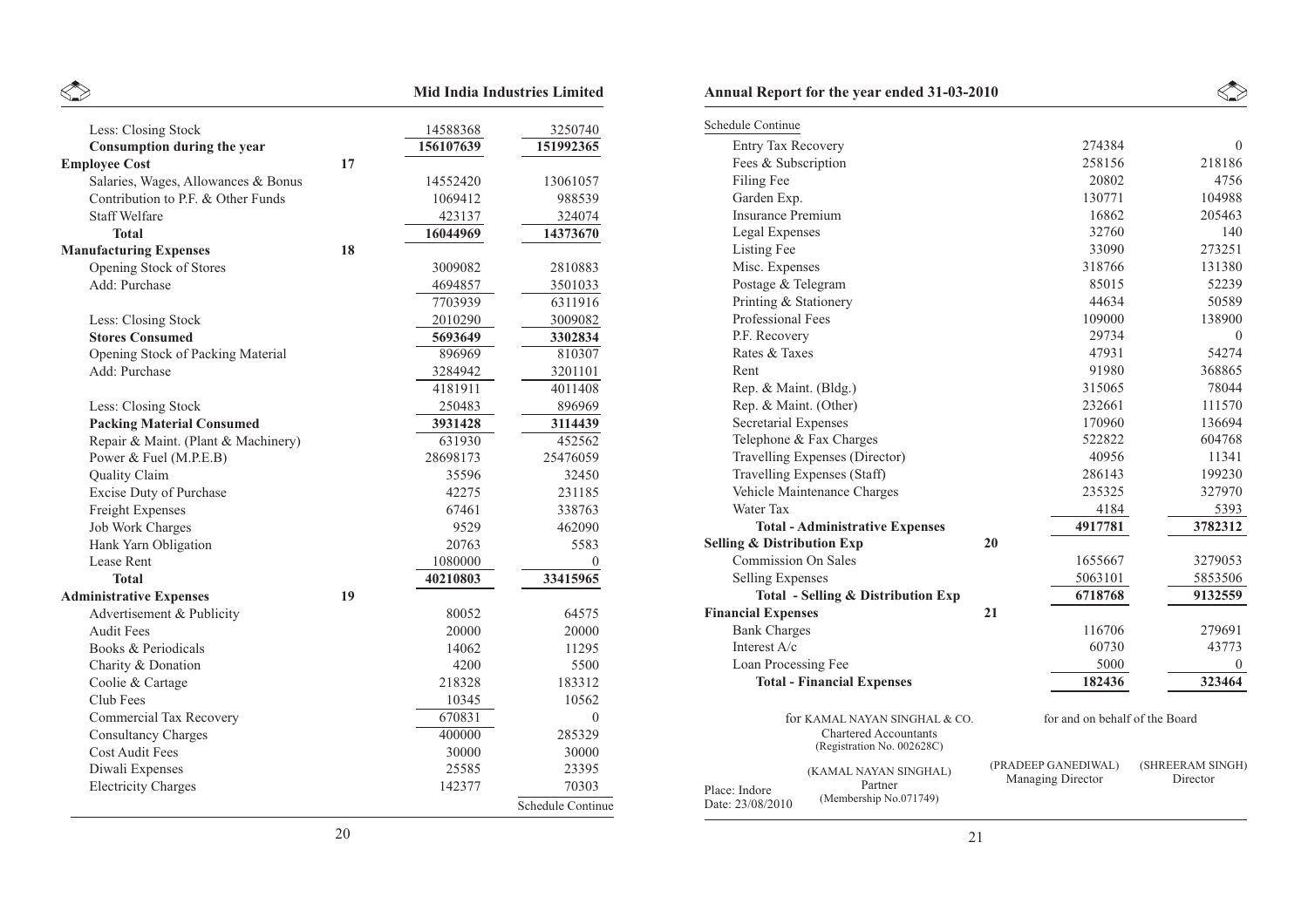

#### **SCHEDULE – 22**

#### **NOTES ON ACCOUNTS FORMING PART OF BALANCE SHEETAS ON 31ST MARCH, 2010 AND PROFITAND LOSS ACCOUNTFOR THE YEAR ENDED ON THATDATE.**

#### **ACCOUNTING POLICIES:**

#### **1. Basis of preparation of Financial Statements:**

The financial statements have been prepared under the historical cost convention in accordance with generally accepted accounting principles and provisions of the Companies Act, 1956, subject to what is stated herein below, as adopted consistently by the company.

#### **2. Use of Estimates:**

The preparation of financial statements in conformity with generally accepted accounting principles requires estimates and assumptions to be made that affect the reported amounts of assets and liabilities on the date of the financial statements and reported amounts of revenues and expenses during the reporting period. Difference between actual results and estimates are recognized in the period in which the results are known/ materialised.

#### **3. Fixed Assets:**

All fixed assets are stated at cost less accumulated depreciation.

#### **4. Depreciation:**

Depreciation on Fixed Assets has been provided on straight line method in accordance with the provisions of Section 205(2)(b) of the Companies Act, 1956 at the rates and in the manner specified in Schedule XIV to the Companies Act, 1956.

#### **5. Inventories:**

Inventories of raw materials, stores and spares, packing material and trading goods are valued at cost of the last purchase made, finished goods produced or purchased by the company are carried at cost, work-in-progress at estimated cost and waste at realizable value.

#### **6. Sales:**

Sales of goods are recognized at the point of dispatch of finished goods to customers. Sales are exclusive of duty & taxes.

#### **7. Foreign Exchange Transactions:**

Export sale in foreign currency are accounted for at the Exchange Rate prevailing on the Shipping Bills date, where such sales are not covered by forward contract. The fluctuation in exchange rates are accounted for as and when the payment is received in the year of realization.

#### **8. Employee Retirement Benefits:**

Company's contribution to Provident Fund and Superannuation Fund are charged to Profit & Loss Account. Provision has not been made for gratuity as the same is accounted for on cash basis.

#### **9. Claims:**

Insurance, C.S.T. reimbursement and other claims, to the extent considered recoverable are accounted for in the year of claim. C.S.T. Reimbursement recoverable is deducted from the respective head under which it was charged.

#### **10. Segment Reporting:**

A. PRIMARY SEGMENTS: As the company's business activity falls with in a single



B. SECONDARY SEGMENTS: The Company earned net income of Rs. 16.50 Lacs from overseas trading activities during the year against Rs. 63.55 Lacs against previous year ended 31/03/2009.

#### **11. Related Party Disclosures:**

Related Party disclosures as required under Accounting Standard (AS) - 18 on "Related Party Disclosures" issued by the Institute of Chartered Accountants of India are given below:

|  | (Rs. Thousands) |  |
|--|-----------------|--|
|--|-----------------|--|

| Transactions                          | Associates |                    | <b>Grand Total</b> |
|---------------------------------------|------------|--------------------|--------------------|
|                                       |            | Key Management     |                    |
|                                       |            | Personal/Relatives |                    |
| Sales of Goods (Trading)              |            |                    |                    |
| Druahtee Investments Ltd.             | 27,775.74  | 0.00               | 27,775.74          |
| Eastway Agritec International Ltd.    | 722.05     | 0.00               | 722.05             |
| Continental Ginnery Limited           | 13.21      | 0.00               | 13.21              |
| <b>TOTAL</b>                          | 28,511.00  | 0.00               | 28,511.00          |
| Net Income from Sales of Services     |            |                    |                    |
| Drushtee Investments Ltd.             | 1,650.00   | 0.00               | 1,650.00           |
| <b>TOTAL</b>                          | 1,650.00   | 0.00               | 1,650.00           |
| Office Rent Paid                      |            |                    |                    |
| Smt. Sushila Devi Ganediwal           | 0.00       | 60.00              | 60.00              |
| <b>TOTAL</b>                          | 0.00       | 60.00              | 60.00              |
| Unsecured Advances/Deposit Given      |            |                    |                    |
| Mid India International Limited       | 80.76      | 0.00               | 80.76              |
| Ganediwal Finance & Leasing Pvt. Ltd. | 16.01      | 0.00               | 16.01              |
| Blue Ocean Global Pvt. Ltd.           | 16.7       | 0.00               | 16.7               |
| Ganediwal Agri Foods Pvt. Ltd.        | 0.53       | 0.00               | 0.53               |
| <b>TOTAL</b>                          | 114.00     | 0.00               | 114.00             |
| <b>Unsecured Loan Received</b>        |            |                    |                    |
| Pradyumn Ganediwal                    | 0.00       | 49,324.36          | 49,324.36          |
| Pradeep Ganediwal                     | 0.00       | 12,400.00          | 12,400.00          |
| <b>TOTAL</b>                          | 0.00       | 61,724.36          | 61,724.36          |

#### **12. Deferred Tax Liability:**

Deferred tax liability as required under Accounting Standards (AS) -22, the company has not provided any deferred tax liability due to carry forward accumulated losses of previous years.

|                                   | for KAMAL NAYAN SINGHAL & CO.<br><b>Chartered Accountants</b><br>(Registration No. 002628C) | for and on behalf of the Board           |                              |
|-----------------------------------|---------------------------------------------------------------------------------------------|------------------------------------------|------------------------------|
| Place: Indore<br>Date: 23/08/2010 | (KAMAL NAYAN SINGHAL)<br>Partner<br>(Membership No.071749)                                  | (PRADEEP GANEDIWAL)<br>Managing Director | (SHREERAM SINGH)<br>Director |

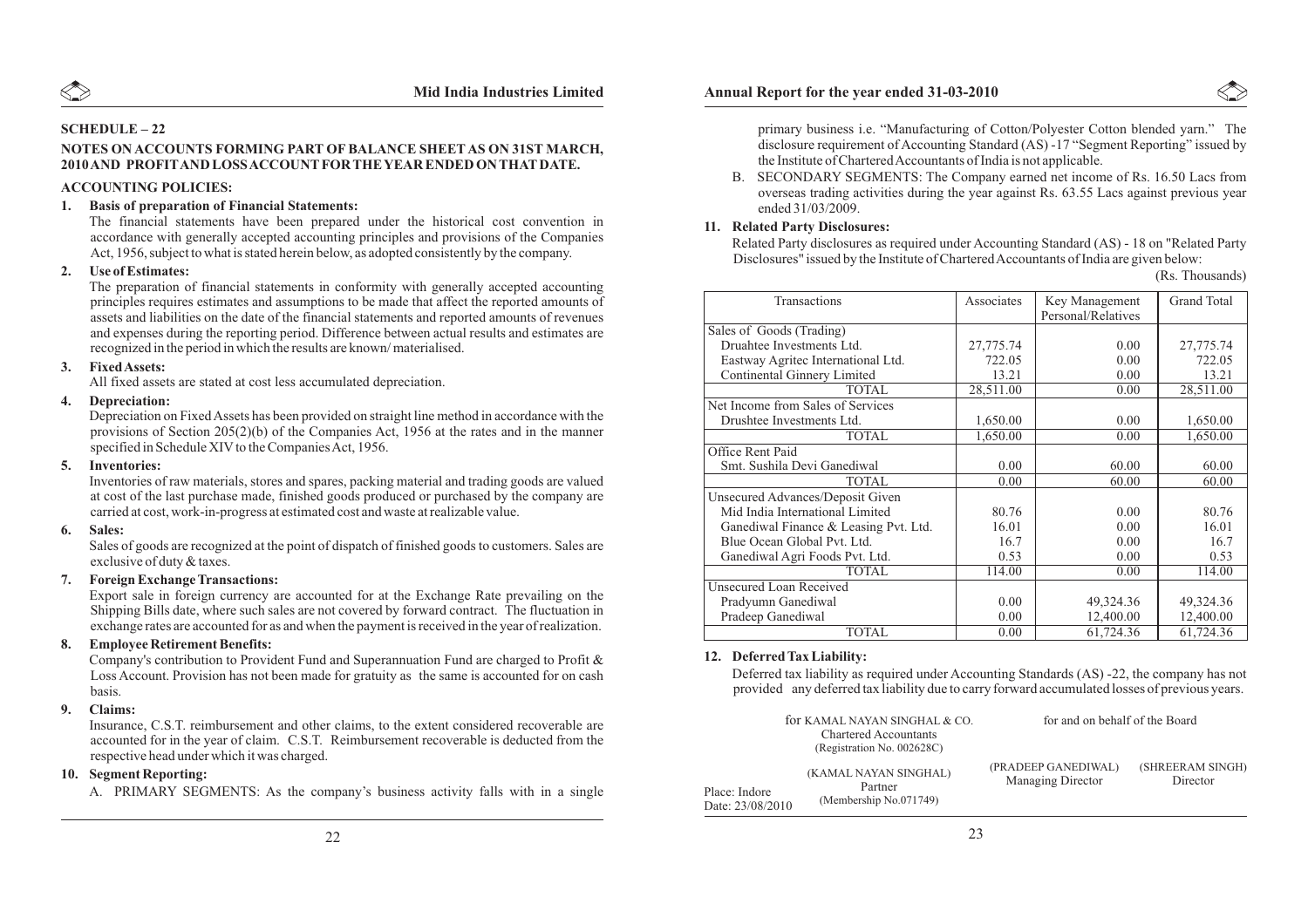

# **Mid India Industries Limited Annual Report for the year ended 31-03-2010**

#### **II. INFORMATION PURSUANT TO THE PROVISIONS OF PARAGRAPH (3) & (4) OF PART- II OF SCHEDULE VI TO THE COMPANIES ACT, 1956.**

| a.             | Break-up of expenditure on employees.                                   |                          |
|----------------|-------------------------------------------------------------------------|--------------------------|
|                | Employees in receipt of remuneration of not less than Rs. 6,00,000/-per | N <sub>il</sub>          |
|                | year or Rs. 50,000/- per month when employed for part of the year       | (Nil)                    |
| $\mathbf{b}$ . | Managerial Remuneration.                                                |                          |
|                | Managing Director<br>i/                                                 | N <sub>il</sub>          |
|                |                                                                         | (Nil)                    |
| $\mathbf{c}$ . | Auditors Remunerations.                                                 |                          |
|                | <b>Audit Fees</b><br>i/                                                 | $20,000/$ -              |
|                |                                                                         | $(20,000/-)$             |
|                | ii/<br>Other Services                                                   | <b>Nil</b>               |
|                |                                                                         | (Nil)                    |
| d.             | Cost Auditors Remunerations.                                            | $30,000/-$               |
|                |                                                                         | $(30,000/-)$             |
| e.             | Directors traveling.                                                    | $40,956/-$               |
|                |                                                                         | $(11,341/-)$             |
| f.             | Expenditure in Foreign Exchange.                                        | Nil                      |
|                |                                                                         | $(9,56,297/-)$           |
| g.             | Foreign Exchange Earning.                                               |                          |
|                | i/<br>By Sales                                                          | 2,85,15,481/             |
|                |                                                                         | $(1, 18, 03, 356/$ - $)$ |
|                | ii/<br>Other Income                                                     | $1,14,75,000/-$          |
|                |                                                                         | $(1,04,75,000/-)$        |
|                |                                                                         |                          |

- h. Loans and Advances includes Rs. 1,18,906.00 due from a firm in which directors are interested maximum amount due during the year Rs. 1,18,906.00
	- i. Total Outstanding dues of Small Scale Industrial Undertaking is Rs. NIL (NIL )
	- j. Previous year figures have been re-grouped and re-cast where-ever necessary to make them comparable with this year figures.
- k. Figures have been rounded-off to the nearest rupees. Figures in bracket are for previous year.

#### **III. PARTICULARS IN RESPECT OF CAPACITY, PRODUCTION, OPENING & CLOSING STOCK, PURCHASES, SALES AND CONSUMPTION OFRAWMATERIALS.**

| (A) | <b>CAPACITY:</b>                                                                            | <b>COTTON/BLENDED YARN SPINDLES</b>                        | <b>LICENCED</b><br>24968                 | <b>INSTALLED</b><br>16992    |
|-----|---------------------------------------------------------------------------------------------|------------------------------------------------------------|------------------------------------------|------------------------------|
|     | <b>ROTORS</b>                                                                               |                                                            | (24968)<br>432<br>(432)                  | (16992)<br>432<br>(432)      |
|     |                                                                                             |                                                            | <b>QTY IN KGS</b>                        | <b>RS.(LAKHS)</b>            |
| (B) | <b>PRODUCTION:</b>                                                                          |                                                            |                                          |                              |
|     | <b>YARN</b>                                                                                 |                                                            | 2114854                                  |                              |
|     |                                                                                             | <b>CARDED COTTON SLIVER</b>                                | (1904187)                                |                              |
|     |                                                                                             |                                                            | (64890)                                  |                              |
| (C) |                                                                                             | <b>OPENING STOCKS:</b>                                     |                                          |                              |
|     | <b>RAW MATERIALS</b>                                                                        |                                                            | 47805                                    | 32.51                        |
|     |                                                                                             |                                                            | (43895)                                  | (32.92)                      |
|     |                                                                                             | <b>GOODS IN PROCESS</b>                                    | 52096                                    | 46.37                        |
|     |                                                                                             |                                                            | (78573)                                  | (68.36)                      |
|     | <b>FINISHED GOODS</b>                                                                       |                                                            | 37735                                    | 38.41                        |
|     |                                                                                             |                                                            | (69705)                                  | (66.08)                      |
|     | <b>PURCHASES:</b>                                                                           |                                                            |                                          |                              |
| (D) | <b>RAW MATERIALS</b>                                                                        |                                                            | 2573592                                  | 1674.45                      |
|     |                                                                                             |                                                            |                                          | (1519.51)                    |
|     |                                                                                             |                                                            | (2184630)                                |                              |
| (E) | <b>SALES:</b>                                                                               |                                                            |                                          |                              |
|     | <b>YARN</b>                                                                                 |                                                            | 2120899                                  | 2216.94                      |
|     |                                                                                             |                                                            | (1936157)                                | (2060.60)                    |
|     |                                                                                             | <b>CARDED COTTON SLIVER</b>                                |                                          |                              |
|     |                                                                                             |                                                            | (64890)                                  | (61.08)                      |
| (F) |                                                                                             | <b>CLOSING STOCKS:</b>                                     |                                          |                              |
|     | <b>RAW MATERIALS</b>                                                                        |                                                            | 188237                                   | 145.88                       |
|     |                                                                                             |                                                            | (47805)                                  | (32.51)                      |
|     |                                                                                             | <b>GOODS IN PROCESS</b>                                    | 38854                                    | 34.97                        |
|     |                                                                                             |                                                            | (52096)                                  | (46.37)                      |
|     | <b>FINISHED GOODS</b>                                                                       |                                                            | 31690                                    | 35.39                        |
|     |                                                                                             |                                                            | (37735)                                  | (38.41)                      |
| (G) | <b>CONSUMPTION:</b>                                                                         |                                                            |                                          |                              |
|     |                                                                                             | RAW MATERIAL CONSUMED                                      | 2412591                                  | 1561.08                      |
|     |                                                                                             |                                                            | (2207197)                                | (1519.92)                    |
|     |                                                                                             | RAW MATERIAL LOST IN FIRE                                  | 33811                                    | 11.11                        |
|     | for KAMAL NAYAN SINGHAL & CO.<br><b>Chartered Accountants</b><br>(Registration No. 002628C) |                                                            | for and on behalf of the Board           |                              |
|     | Place: Indore<br>Date: 23/08/2010                                                           | (KAMAL NAYAN SINGHAL)<br>Partner<br>(Membership No.071749) | (PRADEEP GANEDIWAL)<br>Managing Director | (SHREERAM SINGH)<br>Director |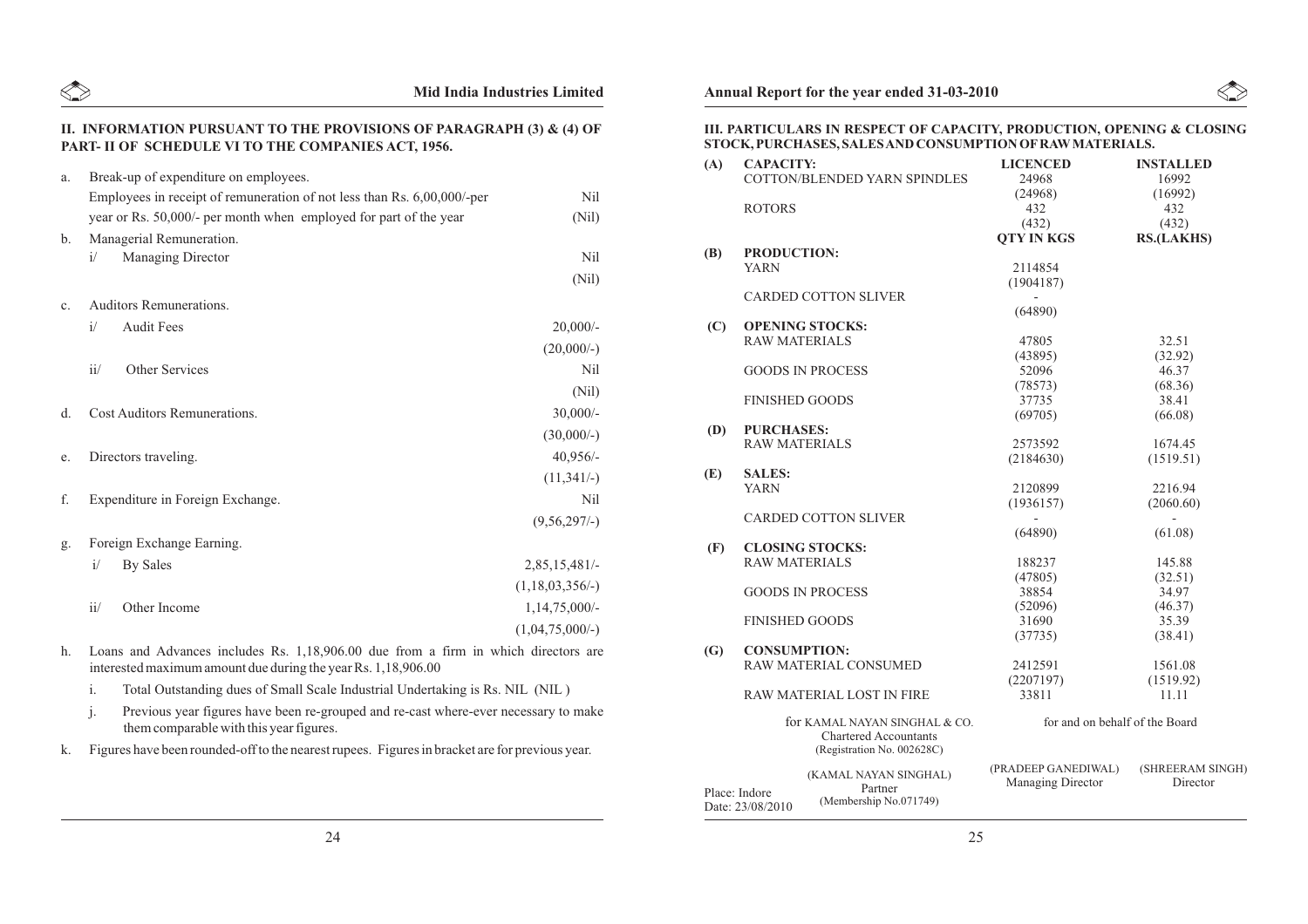|     | <b>BALANCE SHEET ABSTRACT AND COMPANY'S GENERAL PROFILE</b>                                     | IV. INFORMATION PURSUANT TO PART IV OF SCHEDULE-VI OF THE COMPANIES ACT, 1956:  |
|-----|-------------------------------------------------------------------------------------------------|---------------------------------------------------------------------------------|
| (a) | <b>Registration Details:</b>                                                                    |                                                                                 |
|     | <b>State Code</b>                                                                               | 10                                                                              |
|     | Registration No.                                                                                | 6324                                                                            |
|     | <b>Balance Sheet Date</b>                                                                       | 31.03.2010                                                                      |
| (b) | <b>Capital Raised during the year:</b>                                                          |                                                                                 |
|     | Public Issue                                                                                    | Nil                                                                             |
|     | Right Issue                                                                                     | Nil                                                                             |
|     | <b>Bonus</b> Issue                                                                              | Nil                                                                             |
|     | Private Placement                                                                               | Nil                                                                             |
| (c) | Position of Mobilisation & Deployment of Funds:                                                 |                                                                                 |
|     | <b>Total Liabilities</b>                                                                        | 239541524                                                                       |
|     | <b>Total Assets</b>                                                                             | 239541524                                                                       |
|     | <b>Source of Funds:</b>                                                                         |                                                                                 |
|     | Paid-up Capital                                                                                 | 163000000                                                                       |
|     | Reserve & Surplus                                                                               | 500000                                                                          |
|     | <b>Secured Loans</b>                                                                            | $\Omega$                                                                        |
|     | <b>Unsecured Loans</b>                                                                          | 61724365                                                                        |
|     | <b>Application of Funds:</b>                                                                    |                                                                                 |
|     | Net Fixed Assets                                                                                | 33663911                                                                        |
|     | Net Current Assets                                                                              | 71394600                                                                        |
|     | <b>Accumulated Losses</b>                                                                       | 120165854                                                                       |
| (d) | <b>Performance of Company:</b>                                                                  |                                                                                 |
|     | Turnover                                                                                        | 256291608                                                                       |
|     | <b>Total Expenditure</b>                                                                        | 248804989                                                                       |
|     | Profit/(Loss) Before Tax                                                                        | 7486619                                                                         |
|     | Profit/(Loss) After Tax                                                                         | 7486619                                                                         |
|     | E.P.S.                                                                                          | 0.46                                                                            |
|     | Dividend $(\% )$                                                                                |                                                                                 |
| (e) | <b>Generic Names of Three Principal Products/Services of Company:</b>                           |                                                                                 |
|     | <b>Product Description</b>                                                                      | Item Code No. (ITC No.)                                                         |
|     | <b>Cotton Yarn</b>                                                                              | 5205                                                                            |
|     | PC Yarn                                                                                         | 5206                                                                            |
|     | for KAMAL NAYAN SINGHAL & CO.<br><b>Chartered Accountants</b><br>(Registration No. 002628C)     | for and on behalf of the Board                                                  |
|     | (KAMAL NAYAN SINGHAL)<br>Partner<br>Place: Indore<br>(Membership No.071749)<br>Date: 23/08/2010 | (PRADEEP GANEDIWAL)<br>(SHREERAM SINGH)<br><b>Managing Director</b><br>Director |

## **Mid India Industries Limited Annual Report for the year ended 31-03-2010**

 $\begin{picture}(220,20) \put(0,0){\line(1,0){10}} \put(15,0){\line(1,0){10}} \put(15,0){\line(1,0){10}} \put(15,0){\line(1,0){10}} \put(15,0){\line(1,0){10}} \put(15,0){\line(1,0){10}} \put(15,0){\line(1,0){10}} \put(15,0){\line(1,0){10}} \put(15,0){\line(1,0){10}} \put(15,0){\line(1,0){10}} \put(15,0){\line(1,0){10}} \put(15,0){\line($ 

## **Cash Flow Statement annexed to the Balance Sheet for the year ended 31.03.2010**

|                                               |              | <b>Amount (Rs)</b> |           | <b>Amount (Rs)</b> |
|-----------------------------------------------|--------------|--------------------|-----------|--------------------|
|                                               |              | As On              |           | As On              |
|                                               |              | 31-03-2010         |           | 31-03-2009         |
| A. Cash Flow from Operating Activities        |              |                    |           |                    |
| Net Profit after Tax as per P & L A/c         |              | 7486618            |           | 2142695            |
| adjusted for                                  |              |                    |           |                    |
| Net Prior Year Expenses                       |              | $\theta$           |           | $\Omega$           |
| Net Profit before Tax and extraordinary items |              | 7486618            |           | 2142695            |
| adjusted for                                  |              |                    |           |                    |
| Depreciation                                  | 3024480      |                    | 2185507   |                    |
| Interest                                      | $\Omega$     |                    | $\theta$  |                    |
| Loss on Sale of Assets                        | $\Omega$     |                    | $\Omega$  |                    |
| Extra-Ordinary Items                          | $\theta$     |                    | $\Omega$  |                    |
| Misc. Expenditure w/o                         | $\mathbf{0}$ | 3024480            | $\theta$  | 2185507            |
| Net Profit before Working Capital Changes     |              | 10511098           |           | 4328202            |
| adjusted for                                  |              |                    |           |                    |
| Trade & Other Receivables                     | (14051411)   |                    | 16341514  |                    |
| Inventories                                   | (7726572)    |                    | 4105313   |                    |
| Deposits                                      | (432714)     |                    | (364671)  |                    |
| <b>Trade Payables</b>                         | (5867556)    | (28078252)         | (3871612) | 16210544           |
| Cash Generated from Operations                |              | (17567154)         |           | 20538746           |
| <b>Interest Paid</b>                          |              | $\theta$           |           | 0                  |
| Cash flow before extraordinary items          |              | (17567154)         |           | 20538746           |
| Net Prior Year Expenses                       |              | $\Omega$           |           | $\Omega$           |
| Net Cash from Operating Activities            |              | (17567154)         |           | 20538746           |
| <b>B.</b> Cash Flow from Investing Activities |              |                    |           |                    |
| Purchase of Fixed Assets                      | (10805008)   |                    | $\Omega$  |                    |
| Capital Work-in-progress                      | 10805007     |                    | (2093675) |                    |
| Sale of Fixed Assets                          | $\theta$     |                    | $\Omega$  |                    |
| Sale of Investment                            | $\theta$     |                    | $\Omega$  |                    |
| Loans & Advances                              | (3410190)    |                    | 9267053   |                    |
| Net Cash used in Investing Activities         |              | (3410191)          |           | 7173378            |